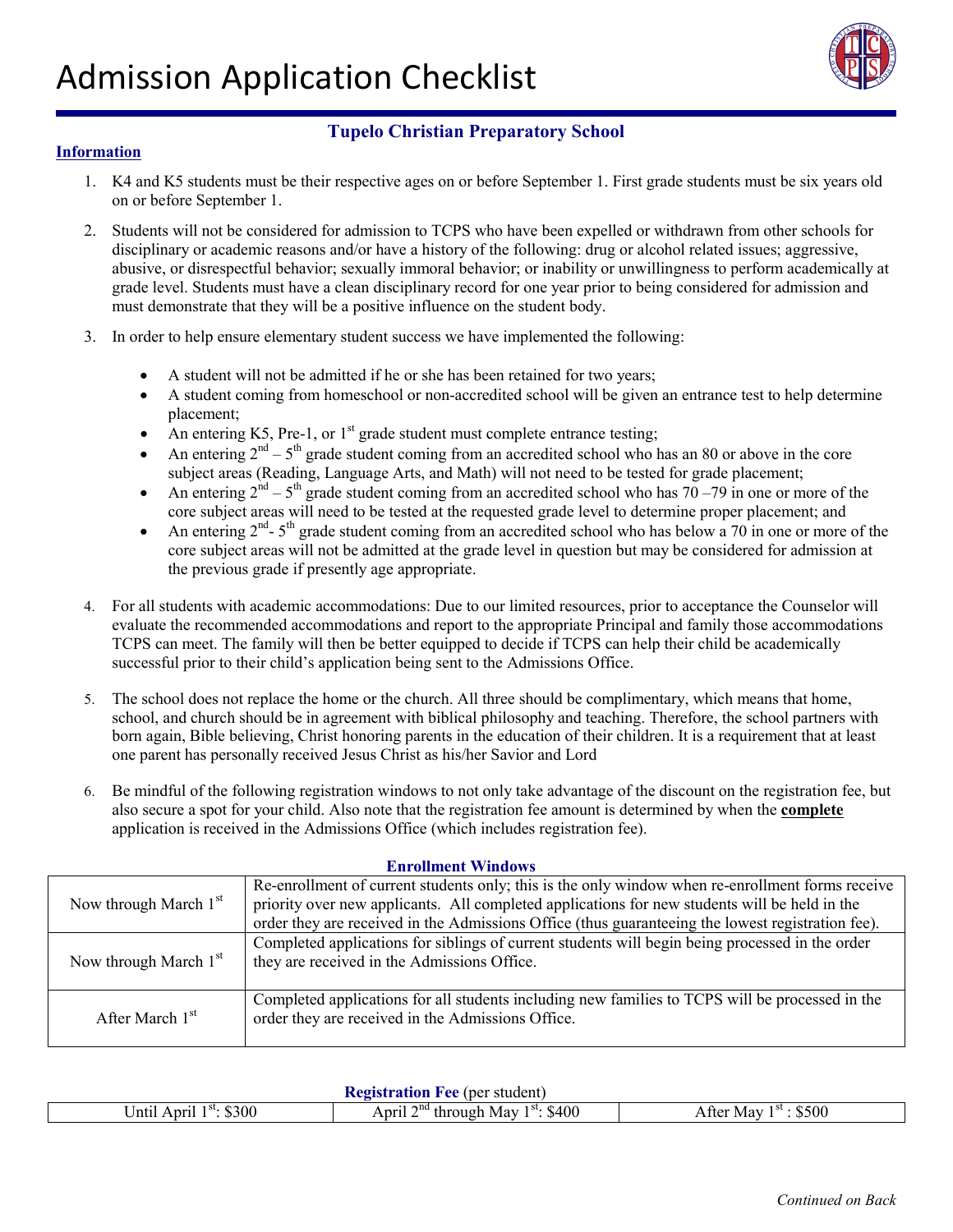#### **The Steps for Admission**

**Step 1 -** Carefully and prayerfully read through all the documents with this Application Packet.

**Step 2 -** Upon being convinced that God is calling your family to serve and be served at TCPS, please complete the following documents prior to an interview with a Principal:

- $\Box$  Application for Admission (along with the registration fee attached)
- Written personal testimonies of parents
- □ Contract of Continuous Enrollment
- □ Statement of Cooperation
- **Q** Permissions Form
- Medical and Emergency Form
- $\Box$  Student Questionnaire for students entering grades 7-12
- $\Box$  7<sup>th</sup> 12<sup>th</sup> Grade Drug Screening Consent and Release Form
- Copy of transcript, standardized test results, etc, as requested on the School Administrator Recommendation Form. Upon acceptance, TCPS will send for the official documents on the basis of a signed Permission for Release of Records form. A copy of the student's most recent report card and prior year report card may suffice for initial consideration.
- $\Box$  Copy of Birth Certificate (proof of age)
- Current Mississippi Form No. 121 Certificate of Immunization Compliance *before the student attends class*
- **Q** Permission for Release of Records
- Family Financial Information Form
- □ Tuition and Fee Payment Policy

*Concerning the three Recommendation Forms (required for students entering 1<sup>st</sup>-12<sup>th</sup> grade): Please complete the top part of each form down to your signature and date, then distribute each form to the appropriate individuals and request that they complete and send them directly to TCPS as quickly as possible.*

**Step 3 - Interview:** The parents and student will interview with the appropriate Principal. It is preferred that the application and as many of the above-mentioned forms be received prior to the interview.

**Step 4 - Shadow Day:** When school is in session we desire the prospective student to spend a day attending classes to help everyone with the decision-making process. Prospective students are matched-up with a peer to shadow.

**Step 5 - Testing:** Academic testing is required for acceptance to K5 and 1<sup>st</sup> grade. Students currently enrolled in Homeschool or a non-accredited school must also be tested. The tests are scheduled as needed to expedite the application process.

**Step 6 - Notification of Decision:** After the interview and the receipt of all the necessary forms, documents, and registration fee, you will receive a letter from the Admissions Office. Once accepted, the Business Office will contact you concerning your choice of payment options for the Building Fee and Tuition.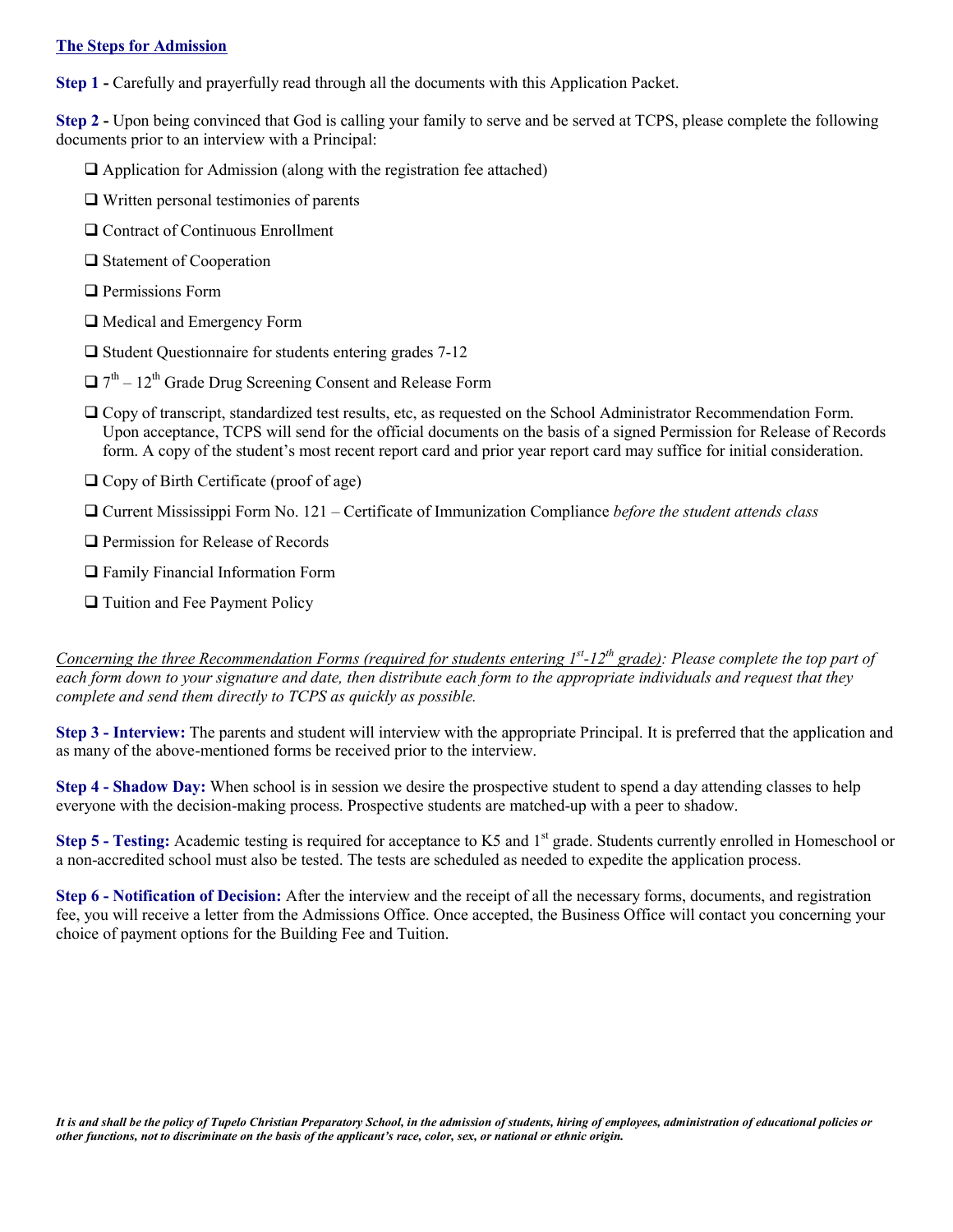# Application for Admission



| Date:                                                                                                 |               | <b>Tupelo Christian Preparatory School</b> |        |                                        |              |                            |
|-------------------------------------------------------------------------------------------------------|---------------|--------------------------------------------|--------|----------------------------------------|--------------|----------------------------|
| <b>Student Name</b>                                                                                   |               | <b>STUDENT BIOGRAPHICAL INFORMATION</b>    |        |                                        |              | Thank You<br>For Attaching |
| Last                                                                                                  | First         |                                            | Middle | Preferred Name                         |              | Your Child's<br>Photo      |
| Date Of Birth                                                                                         | Gender        | Race                                       |        | Grade to Enter                         |              |                            |
| Student's SSN                                                                                         |               | School District in Which Student Resides   |        |                                        |              |                            |
| <b>Address Where Student Lives</b>                                                                    |               |                                            |        |                                        |              |                            |
|                                                                                                       | <b>Street</b> |                                            | City   |                                        | <b>State</b> | Zip                        |
| Student Lives With: $\Box$ Father $\Box$ Mother $\Box$ Other                                          |               |                                            |        | Who Has Legal Custody of This Student? |              |                            |
| Parent's Marital Status: $\Box$ Single $\Box$ Married $\Box$ Separated $\Box$ Divorced $\Box$ Widowed |               |                                            |        |                                        |              |                            |

## **FAMILY INFORMATION**

| Father's Name                                                            | Mothers's Name                                                                                                                                                                  | Guardians's Name      |
|--------------------------------------------------------------------------|---------------------------------------------------------------------------------------------------------------------------------------------------------------------------------|-----------------------|
|                                                                          |                                                                                                                                                                                 |                       |
|                                                                          |                                                                                                                                                                                 |                       |
|                                                                          |                                                                                                                                                                                 |                       |
| Employer                                                                 | Employer                                                                                                                                                                        | Employer              |
| Work Phone                                                               | Work Phone                                                                                                                                                                      | Work Phone            |
| Cell Phone                                                               | Cell Phone                                                                                                                                                                      | Cell Phone            |
| Email                                                                    | Email                                                                                                                                                                           |                       |
|                                                                          |                                                                                                                                                                                 |                       |
| $\Box$ Do not contact                                                    | $\Box$ Do not contact                                                                                                                                                           | $\Box$ Do not contact |
| Have you read the Statement of Faith of the school? $\Box$ Yes $\Box$ No | <u>Father</u> – Have you personally received Jesus Christ as your Lord and Savior? $\Box$ Yes $\Box$ No<br>The church you attend: $\Box$ Are you a member? $\Box$ Yes $\Box$ No |                       |
| Have you read the Statement of Faith of the school? $\Box$ Yes $\Box$ No | Mother – Have you personally received Jesus Christ as your Lord and Savior? $\Box$ Yes $\Box$ No<br>The church you attend: $\Box$ No                                            |                       |
| Have you read the Statement of Faith of the school? $\Box$ Yes $\Box$ No | Guardian – Have you personally received Jesus Christ as your Lord and Savior? $\Box$ Yes $\Box$ No<br>The church you attend: $\Box$ Are you a member? $\Box$ Yes $\Box$ No      |                       |

*Any parents/guardians marking yes above to having received Christ as your Lord and Savior, please provide a statement of how and when you received Christ, as well as His meaning in your life. A written testimony is requested from both parents/guardians. This application is not complete without these.*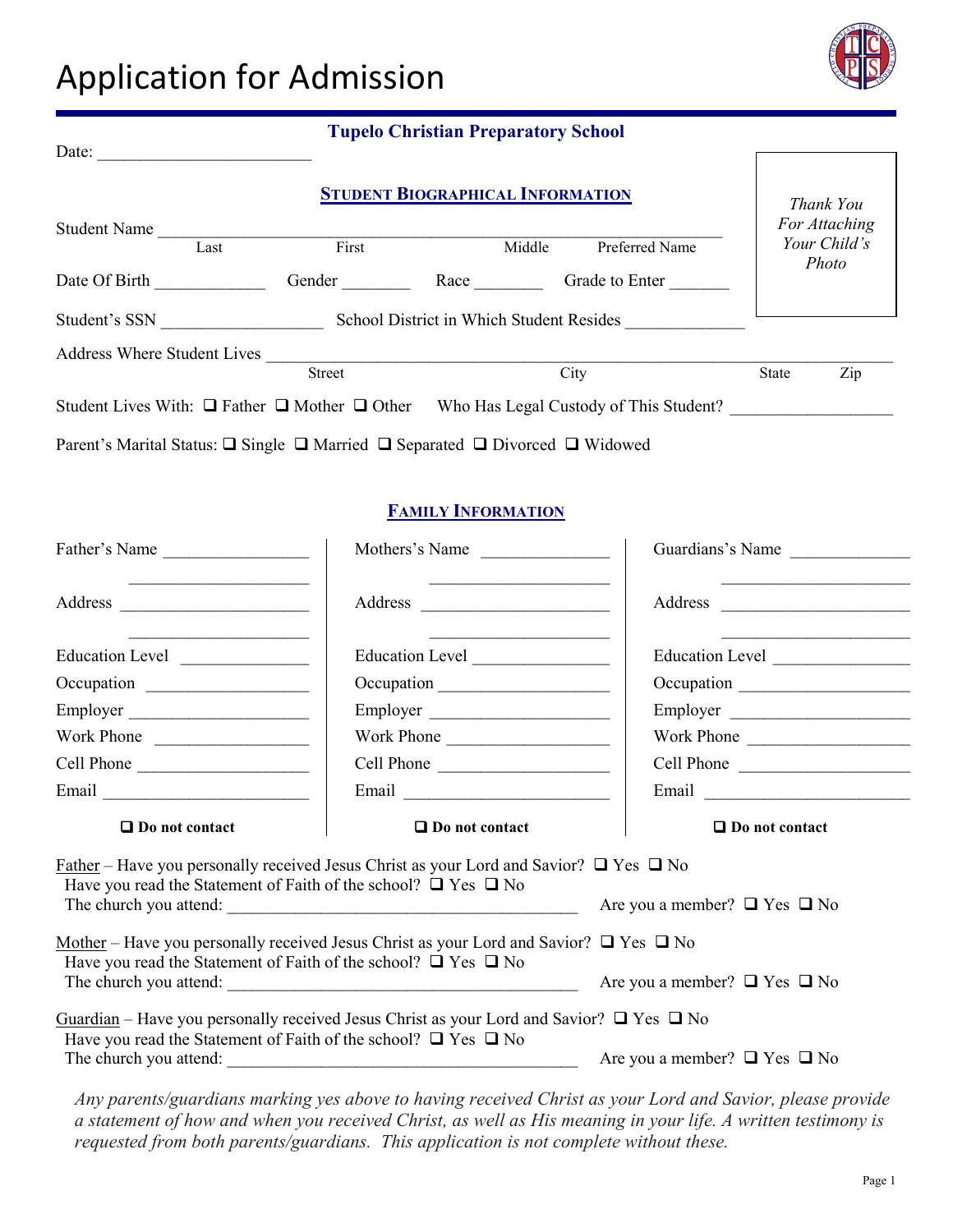# **GRANDPARENT INFORMATION (OPTIONAL)**

| <b>MATERNAL</b>                                                                                                                    | <b>PATERNAL</b>                                                       |
|------------------------------------------------------------------------------------------------------------------------------------|-----------------------------------------------------------------------|
| Full Name<br><u> 1980 - Johann John Stein, fransk kampens og det blev til store og det blev til store og det blev til store og</u> | <b>Full Name</b><br><u> 1986 - Andrea Albert III, am bhaile an t-</u> |
| Address<br><u> 1980 - Andrea Stadt Britain, fransk politik (f. 1980)</u>                                                           |                                                                       |
| Home Phone<br><u> 1980 - Johann John Stone, mars et al. (</u><br>Email                                                             | Home Phone<br>Email                                                   |
| <u> 1989 - Johann Johann Stoff, deutscher Stoffen und der Stoffen und der Stoffen und der Stoffen und der Stoffen</u>              | <u> 1980 - Jan Samuel Barbara, margaret e</u>                         |

# **STUDENT ACADEMIC INFORMATION**

|    | 1. List all schools previously attended                                                                                                                                                   |  |
|----|-------------------------------------------------------------------------------------------------------------------------------------------------------------------------------------------|--|
|    |                                                                                                                                                                                           |  |
|    |                                                                                                                                                                                           |  |
|    |                                                                                                                                                                                           |  |
|    | Other Schools Attended                                                                                                                                                                    |  |
|    |                                                                                                                                                                                           |  |
|    | (If additional space is required, please list on a separate sheet of paper.)                                                                                                              |  |
| 2. | Has your child repeated a grade? $\Box$ Yes $\Box$ No                                                                                                                                     |  |
|    | Has your child been in gifted or accelerated classes? $\Box$ Yes $\Box$ No                                                                                                                |  |
|    | If an above answer is "yes," please explain                                                                                                                                               |  |
|    |                                                                                                                                                                                           |  |
| 3. | Has your child been suspended or removed from any school for misconduct? $\Box$ Yes $\Box$ No<br>If "yes," please give an explanation including the date of the event.                    |  |
|    |                                                                                                                                                                                           |  |
| 4. |                                                                                                                                                                                           |  |
|    |                                                                                                                                                                                           |  |
|    |                                                                                                                                                                                           |  |
|    |                                                                                                                                                                                           |  |
| 5. | Has your child ever been diagnosed with a learning disability or has a service plan/504/IEP in place?<br>$\Box$ Yes $\Box$ No If "yes," please explain and include copies of all reports. |  |
|    |                                                                                                                                                                                           |  |

 $\mathcal{L}_\mathcal{L} = \mathcal{L}_\mathcal{L} = \mathcal{L}_\mathcal{L} = \mathcal{L}_\mathcal{L} = \mathcal{L}_\mathcal{L} = \mathcal{L}_\mathcal{L} = \mathcal{L}_\mathcal{L} = \mathcal{L}_\mathcal{L} = \mathcal{L}_\mathcal{L} = \mathcal{L}_\mathcal{L} = \mathcal{L}_\mathcal{L} = \mathcal{L}_\mathcal{L} = \mathcal{L}_\mathcal{L} = \mathcal{L}_\mathcal{L} = \mathcal{L}_\mathcal{L} = \mathcal{L}_\mathcal{L} = \mathcal{L}_\mathcal{L}$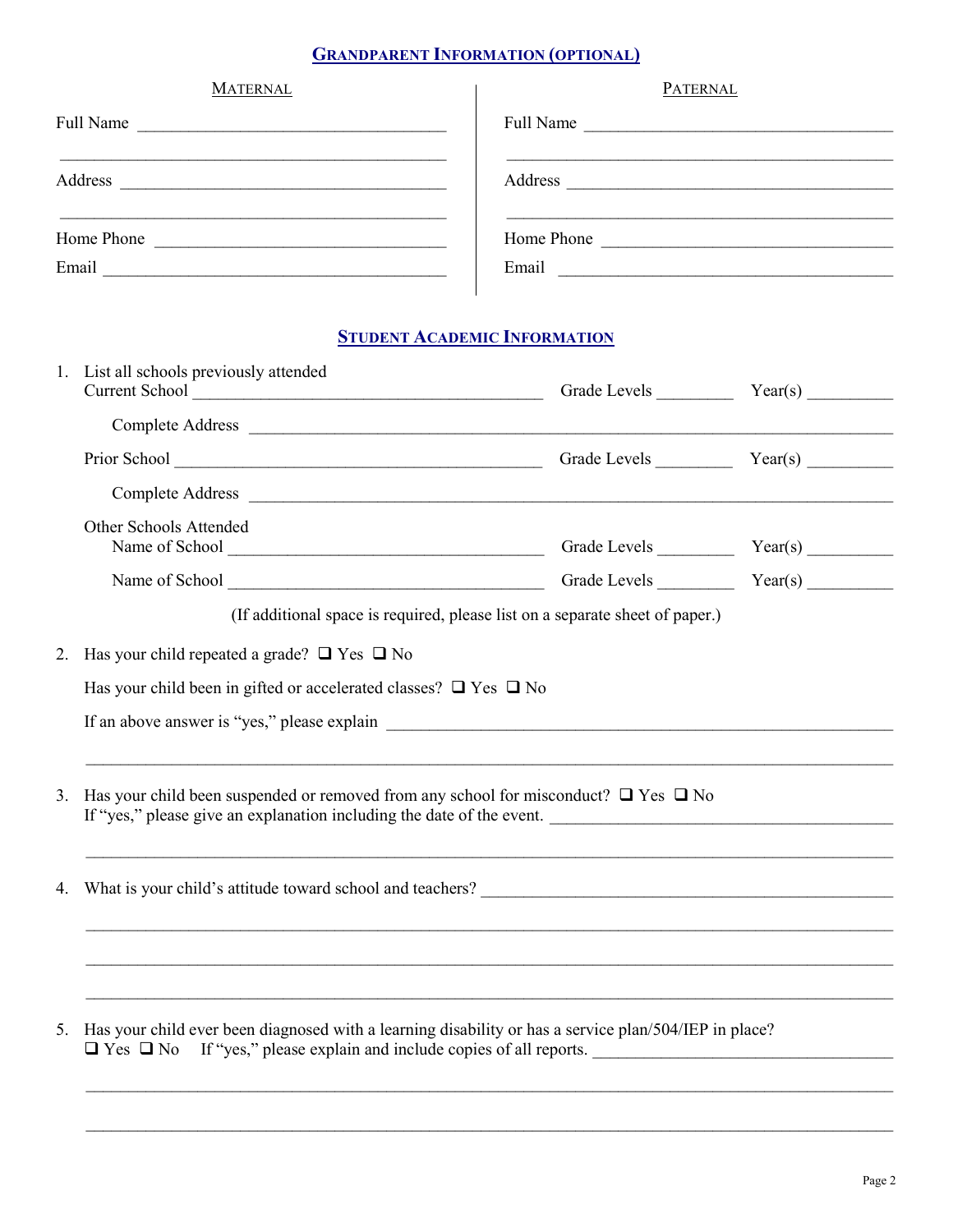## **STUDENT ACADEMIC INFORMATION (CONTINUED)**

6. Check the appropriate box if school personnel have reported any of the following about your child, or if you have observed these characteristics at home.

| <b>At School</b> | At Home |
|------------------|---------|
|                  |         |
|                  |         |
|                  |         |
|                  |         |
|                  |         |
|                  |         |
|                  |         |
|                  |         |
|                  |         |
|                  |         |
|                  |         |

 $\mathcal{L}_\mathcal{L} = \mathcal{L}_\mathcal{L} = \mathcal{L}_\mathcal{L} = \mathcal{L}_\mathcal{L} = \mathcal{L}_\mathcal{L} = \mathcal{L}_\mathcal{L} = \mathcal{L}_\mathcal{L} = \mathcal{L}_\mathcal{L} = \mathcal{L}_\mathcal{L} = \mathcal{L}_\mathcal{L} = \mathcal{L}_\mathcal{L} = \mathcal{L}_\mathcal{L} = \mathcal{L}_\mathcal{L} = \mathcal{L}_\mathcal{L} = \mathcal{L}_\mathcal{L} = \mathcal{L}_\mathcal{L} = \mathcal{L}_\mathcal{L}$ 

\_\_\_\_\_\_\_\_\_\_\_\_\_\_\_\_\_\_\_\_\_\_\_\_\_\_\_\_\_\_\_\_\_\_\_\_\_\_\_\_\_\_\_\_\_\_\_\_\_\_\_\_\_\_\_\_\_\_\_\_\_\_\_\_\_\_\_\_\_\_\_\_\_\_\_\_\_\_\_\_\_\_\_\_\_\_\_\_\_\_\_\_\_\_

 $\mathcal{L}_\mathcal{L} = \mathcal{L}_\mathcal{L} = \mathcal{L}_\mathcal{L} = \mathcal{L}_\mathcal{L} = \mathcal{L}_\mathcal{L} = \mathcal{L}_\mathcal{L} = \mathcal{L}_\mathcal{L} = \mathcal{L}_\mathcal{L} = \mathcal{L}_\mathcal{L} = \mathcal{L}_\mathcal{L} = \mathcal{L}_\mathcal{L} = \mathcal{L}_\mathcal{L} = \mathcal{L}_\mathcal{L} = \mathcal{L}_\mathcal{L} = \mathcal{L}_\mathcal{L} = \mathcal{L}_\mathcal{L} = \mathcal{L}_\mathcal{L}$ 

 $\mathcal{L}_\mathcal{L} = \mathcal{L}_\mathcal{L} = \mathcal{L}_\mathcal{L} = \mathcal{L}_\mathcal{L} = \mathcal{L}_\mathcal{L} = \mathcal{L}_\mathcal{L} = \mathcal{L}_\mathcal{L} = \mathcal{L}_\mathcal{L} = \mathcal{L}_\mathcal{L} = \mathcal{L}_\mathcal{L} = \mathcal{L}_\mathcal{L} = \mathcal{L}_\mathcal{L} = \mathcal{L}_\mathcal{L} = \mathcal{L}_\mathcal{L} = \mathcal{L}_\mathcal{L} = \mathcal{L}_\mathcal{L} = \mathcal{L}_\mathcal{L}$ 

 $\mathcal{L}_\mathcal{L} = \mathcal{L}_\mathcal{L} = \mathcal{L}_\mathcal{L} = \mathcal{L}_\mathcal{L} = \mathcal{L}_\mathcal{L} = \mathcal{L}_\mathcal{L} = \mathcal{L}_\mathcal{L} = \mathcal{L}_\mathcal{L} = \mathcal{L}_\mathcal{L} = \mathcal{L}_\mathcal{L} = \mathcal{L}_\mathcal{L} = \mathcal{L}_\mathcal{L} = \mathcal{L}_\mathcal{L} = \mathcal{L}_\mathcal{L} = \mathcal{L}_\mathcal{L} = \mathcal{L}_\mathcal{L} = \mathcal{L}_\mathcal{L}$ 

\_\_\_\_\_\_\_\_\_\_\_\_\_\_\_\_\_\_\_\_\_\_\_\_\_\_\_\_\_\_\_\_\_\_\_\_\_\_\_\_\_\_\_\_\_\_\_\_\_\_\_\_\_\_\_\_\_\_\_\_\_\_\_\_\_\_\_\_\_\_\_\_\_\_\_\_\_\_\_\_\_\_\_\_\_\_\_\_\_\_\_\_\_\_

 $\mathcal{L}_\mathcal{L} = \mathcal{L}_\mathcal{L} = \mathcal{L}_\mathcal{L} = \mathcal{L}_\mathcal{L} = \mathcal{L}_\mathcal{L} = \mathcal{L}_\mathcal{L} = \mathcal{L}_\mathcal{L} = \mathcal{L}_\mathcal{L} = \mathcal{L}_\mathcal{L} = \mathcal{L}_\mathcal{L} = \mathcal{L}_\mathcal{L} = \mathcal{L}_\mathcal{L} = \mathcal{L}_\mathcal{L} = \mathcal{L}_\mathcal{L} = \mathcal{L}_\mathcal{L} = \mathcal{L}_\mathcal{L} = \mathcal{L}_\mathcal{L}$ 

\_\_\_\_\_\_\_\_\_\_\_\_\_\_\_\_\_\_\_\_\_\_\_\_\_\_\_\_\_\_\_\_\_\_\_\_\_\_\_\_\_\_\_\_\_\_\_\_\_\_\_\_\_\_\_\_\_\_\_\_\_\_\_\_\_\_\_\_\_\_\_\_\_\_\_\_\_\_\_\_\_\_\_\_\_\_\_\_\_\_\_\_\_\_

 $\mathcal{L}_\mathcal{L} = \mathcal{L}_\mathcal{L} = \mathcal{L}_\mathcal{L} = \mathcal{L}_\mathcal{L} = \mathcal{L}_\mathcal{L} = \mathcal{L}_\mathcal{L} = \mathcal{L}_\mathcal{L} = \mathcal{L}_\mathcal{L} = \mathcal{L}_\mathcal{L} = \mathcal{L}_\mathcal{L} = \mathcal{L}_\mathcal{L} = \mathcal{L}_\mathcal{L} = \mathcal{L}_\mathcal{L} = \mathcal{L}_\mathcal{L} = \mathcal{L}_\mathcal{L} = \mathcal{L}_\mathcal{L} = \mathcal{L}_\mathcal{L}$ 

 $\mathcal{L}_\mathcal{L} = \mathcal{L}_\mathcal{L} = \mathcal{L}_\mathcal{L} = \mathcal{L}_\mathcal{L} = \mathcal{L}_\mathcal{L} = \mathcal{L}_\mathcal{L} = \mathcal{L}_\mathcal{L} = \mathcal{L}_\mathcal{L} = \mathcal{L}_\mathcal{L} = \mathcal{L}_\mathcal{L} = \mathcal{L}_\mathcal{L} = \mathcal{L}_\mathcal{L} = \mathcal{L}_\mathcal{L} = \mathcal{L}_\mathcal{L} = \mathcal{L}_\mathcal{L} = \mathcal{L}_\mathcal{L} = \mathcal{L}_\mathcal{L}$ 

 $\mathcal{L}_\mathcal{L} = \mathcal{L}_\mathcal{L} = \mathcal{L}_\mathcal{L} = \mathcal{L}_\mathcal{L} = \mathcal{L}_\mathcal{L} = \mathcal{L}_\mathcal{L} = \mathcal{L}_\mathcal{L} = \mathcal{L}_\mathcal{L} = \mathcal{L}_\mathcal{L} = \mathcal{L}_\mathcal{L} = \mathcal{L}_\mathcal{L} = \mathcal{L}_\mathcal{L} = \mathcal{L}_\mathcal{L} = \mathcal{L}_\mathcal{L} = \mathcal{L}_\mathcal{L} = \mathcal{L}_\mathcal{L} = \mathcal{L}_\mathcal{L}$ 

 $\mathcal{L}_\mathcal{L} = \mathcal{L}_\mathcal{L} = \mathcal{L}_\mathcal{L} = \mathcal{L}_\mathcal{L} = \mathcal{L}_\mathcal{L} = \mathcal{L}_\mathcal{L} = \mathcal{L}_\mathcal{L} = \mathcal{L}_\mathcal{L} = \mathcal{L}_\mathcal{L} = \mathcal{L}_\mathcal{L} = \mathcal{L}_\mathcal{L} = \mathcal{L}_\mathcal{L} = \mathcal{L}_\mathcal{L} = \mathcal{L}_\mathcal{L} = \mathcal{L}_\mathcal{L} = \mathcal{L}_\mathcal{L} = \mathcal{L}_\mathcal{L}$ 

7. Why do you want your child to attend Tupelo Christian Preparatory School?

# **STUDENT QUESTIONNAIRE**

The student applicant for grades 7-12 must complete in his/her own handwriting the enclosed questionnaire. The application is not complete without this.

*It is and shall be the policy of Tupelo Christian Preparatory School, in the admission of students, hiring of employees, administration of educational policies or other functions, not to discriminate on the basis of the applicant's race, color, sex, or national or ethnic origin.*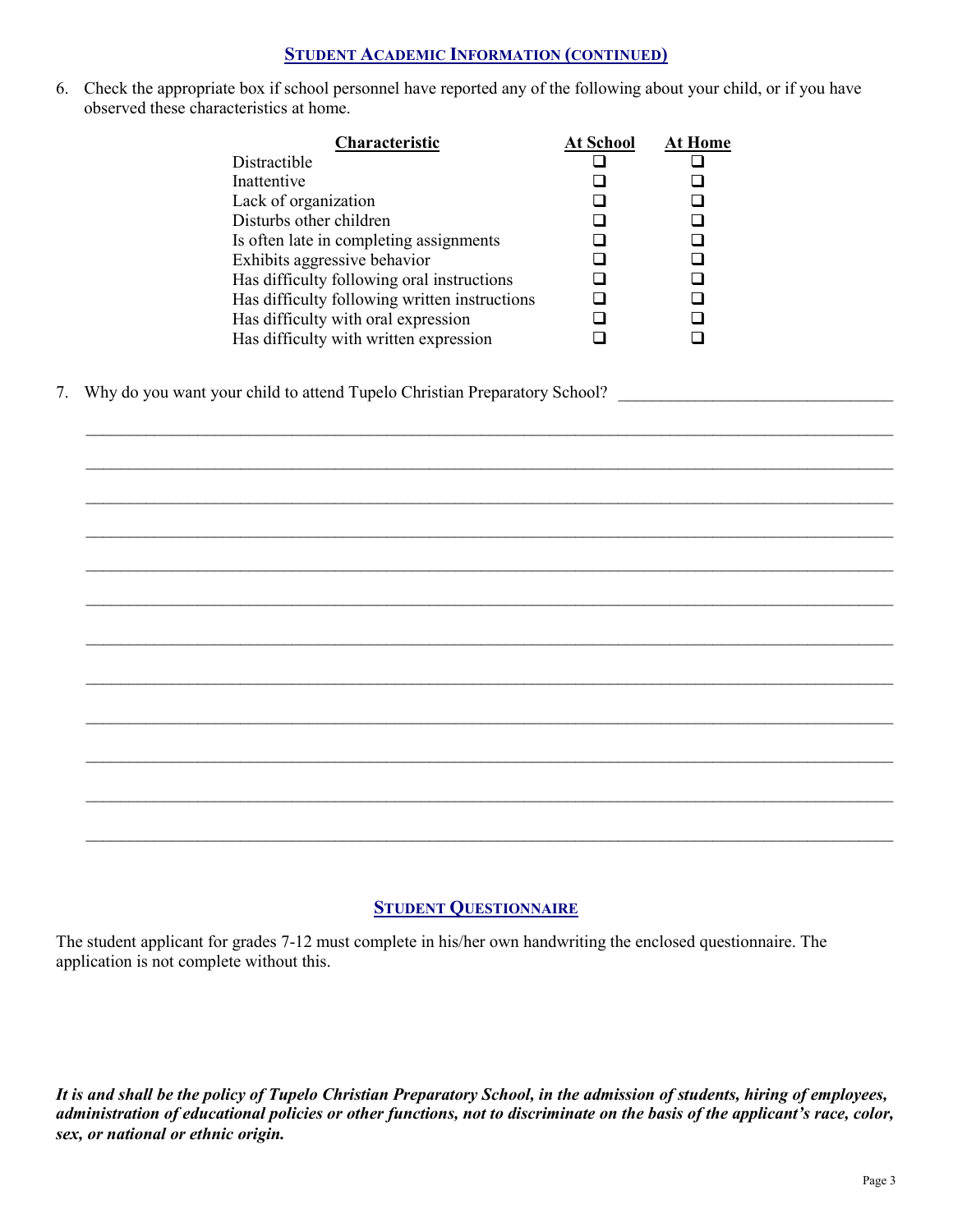## **FOR OFFICE USE ONLY**

|                                     |                                                                                                         | <b>FOR OFFICE USE ONLY</b> |        |
|-------------------------------------|---------------------------------------------------------------------------------------------------------|----------------------------|--------|
|                                     | <b>Student Name:</b>                                                                                    |                            |        |
| Forms Received                      | Last                                                                                                    | First                      | Middle |
| $\Box$ Statement of Cooperation     |                                                                                                         |                            |        |
| $\Box$ Permissions Form             |                                                                                                         |                            |        |
|                                     | Medical and Emergency Form                                                                              |                            |        |
|                                     | $\Box$ School Administrator Recommendation (1 <sup>st</sup> -12 <sup>th</sup> grade applicants)         |                            |        |
|                                     | $\Box$ School Teacher Recommendation (1 <sup>st</sup> -12 <sup>th</sup> grade applicants)               |                            |        |
|                                     | $\Box$ Pastor/Sunday School Teacher Recommendation (1 <sup>st</sup> -12 <sup>th</sup> grade applicants) |                            |        |
|                                     | Permission for Release of Records Form                                                                  |                            |        |
|                                     | <b>T</b> Family Financial Information Form                                                              |                            |        |
| Tuition and Fee Policy Form         |                                                                                                         |                            |        |
| Documents Received                  |                                                                                                         |                            |        |
| $\Box$ Parents' written testimonies |                                                                                                         |                            |        |
|                                     | $\Box$ Student Questionnaire (7 <sup>th</sup> -12 <sup>th</sup> grade applicants)                       |                            |        |
| $\Box$ Copy of transcript           |                                                                                                         |                            |        |
|                                     | $\Box$ Copy of standardized test results                                                                |                            |        |
|                                     | $\Box$ Copy of test results for considerations for special or giftedness programs (if any)              |                            |        |
|                                     | $\Box$ Copy of psychological or educational evaluations (if any)                                        |                            |        |
|                                     | $\Box$ Copy of student discipline and attendance record                                                 |                            |        |
|                                     | $\Box$ Copy of Mississippi Form No. 121                                                                 |                            |        |
|                                     | $\Box$ Copy of student's birth certificate                                                              |                            |        |
| $\Box$ Copy of academic records     |                                                                                                         |                            |        |
| Appointments                        |                                                                                                         |                            |        |
|                                     | Interview Date                                                                                          |                            |        |
| Shadow Date                         |                                                                                                         |                            |        |
|                                     |                                                                                                         |                            |        |
|                                     | $\Box$ Admissions Committee Decision                                                                    |                            |        |
| <b>After Acceptance</b>             |                                                                                                         |                            |        |
|                                     | Grade Placement                                                                                         |                            |        |
|                                     | $\Box$ Letter sent from Admissions Office                                                               |                            |        |
|                                     | $\Box$ Student information entered into RenWeb                                                          |                            |        |
|                                     | $\Box$ Information sent to Finance Office (Financial Information Form)                                  |                            |        |
|                                     | Information sent to Guidance Office (Academic records, MS Form No. 121, Birth Certificate)              |                            |        |
|                                     |                                                                                                         |                            |        |

 $\hfill\Box$ <br> <br> Information sent to Development Office

 $\hfill\Box$  Information sent to Athletic Department (if applicable)

 $\Box$ Information sent to Fine Arts Department (if applicable)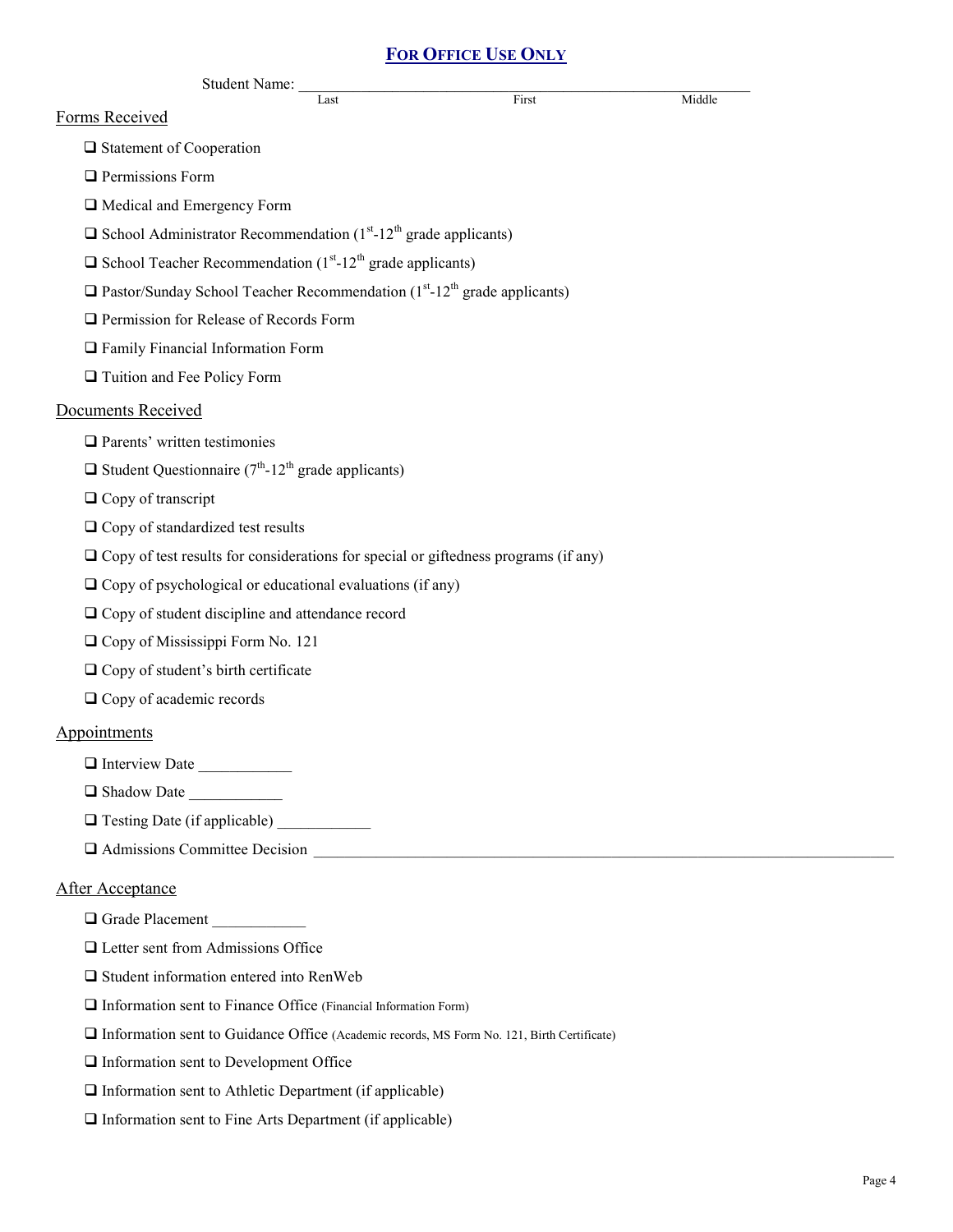# Continuous Enrollment FAQ's



# **Tupelo Christian Preparatory School**

## **What is Re-Enrollment and why does it matter?**

This information is used as the school makes plans for the following school year. Basically, the simple question is: "Are you coming back to school next year?" Our leadership team at Tupelo Christian Preparatory School does a great deal of planning to ensure that we're prepared to fulfill our mission with excellence every year. Until TCPS families "sign on the line" that they're coming back each year, we can't make solid plans for staffing, programs, materials, curriculum and facility usage. We take the stewardship of tuition dollars entrusted to us every year very seriously. We want to invest these tuition dollars wisely so that we can provide the best education possible for our students.

## **I have no plans to change schools – and almost everybody comes back every year anyway. Can't I just stay at TCPS until I notify the school otherwise?**

Up until this point, re-enrollment has been an "opt-in" program. We annually ask every family, "Are you coming back?" In a sense, we've been penalizing the vast majority of families by forcing you all to go through this process every year. Last year, for instance, we retained 92% of our student body. So EVERYONE had to go through re-enrollment for the sake of the 8% that, for one reason or another, left our school community. By signing your Continuous Enrollment contract, you will be flipping that script. Rather than an opt-IN annual reenrollment process, TCPS's annual re-enrollment will become an OPT-OUT process. In other words, if you're coming back after signing your "Continuous Enrollment Contract," you'll never have to worry about this again.

## **So after this year, what will the "Re-enrollment Season" look like?**

Once all of our families are on the "Continuous Enrollment Program," the typical re-enrollment season will simply be a communication reminder from the Enrollment Office informing the families that might be thinking about leaving our school to notify us prior to the end of February. If last year is any indication, this means that 90+% of TCPS families will have the convenience of filling out one simple form letting us know if any of your contact information has changed.

## **But what about unique circumstances? I'm planning on keeping my kids at TCPS until college. What if God has other plans for my family?**

We've built flexibility into this contract. So, for major life changes/unique circumstances like moving outside the North Mississippi area, if TCPS can no longer meet your child's educational needs, if we ask your family to leave, or if there is some unforeseen circumstance that our School Board approves, you will be released from your Continuous Enrollment Contract.

#### **What if I am unsure we are returning?**

If you are unsure if your currently enrolled student(s) will be returning to TCPS for the 2021-2022 school year, please contact the Admissions Office in writing or by email at cedens@tcpsteachers.com before March 1, 2021 to discuss. From March  $1^{st}$  – April  $1^{st}$ , you may re-enroll your student for the same \$300 re-enrollment deposit. From April  $2<sup>nd</sup>$  – May  $1<sup>st</sup>$ , re-enrollment is \$300 plus a \$100 late enrollment fee. After May  $1<sup>st</sup>$ , the re-enrollment deposit becomes \$300 plus a \$200 late enrollment fee.

## **Ok. Great! How do I sign up for this?**

When you complete your re-enrollment packet this year, you will be automatically placed in Continuous Enrollment.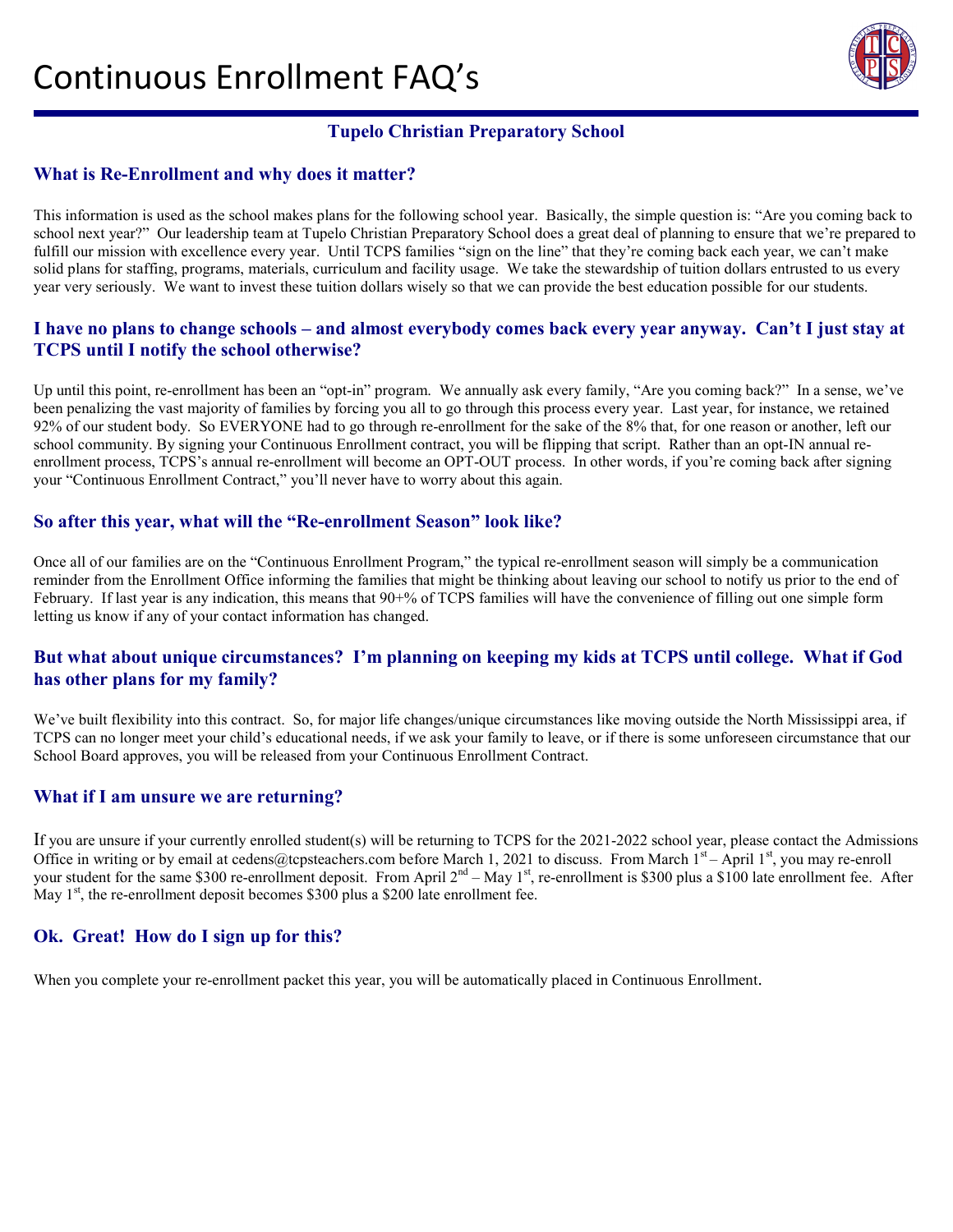

PARENT(S) or legal guardian(s) signing this contract authorize and acknowledge this contract to be a Continuous Enrollment Contract for their STUDENT. The terms and conditions in the Contract shall be in force perpetually.

OPT OUT period for re-enrollment shall be February  $1<sup>st</sup>$  – March  $1<sup>st</sup>$  and must be communicated in writing or by email to the Admissions Office at cedens@tcpsteachers.com.

I agree that the term of my STUDENT'S Continuous Enrollment Contract begins with this signed contract, and thereafter continues automatically for STUDENTS in good standing through completion of grade 12 or, if necessary, until the official withdrawal procedures are completed.

Enrollment for each school year is contingent upon the student's satisfactory completion of the current school year.

Grade and classroom placement shall be determined by the school and does not constitute a part of this contract or its subsequent renewals.

School personnel will take appropriate action in the case of a medical emergency, under the conditions of the Medical and Emergency Form signed during Enrollment.

Any conduct by a Tupelo Christian Preparatory School (the school) student which the school authorities consider detrimental to the student, to other students, and/or to the school itself may be deemed adequate cause for appropriate disciplinary action, including suspension or dismissal. If a student is dismissed from the school for disciplinary reasons, the parents of the student will be required to pay the current month's tuition plus an additional two months.

The school believes that a positive and constructive working relationship between the school and a student's parents (or legal guardians) is essential to a student's development and the school's fulfillment of the mission. Thus, the school reserves the right to discontinue enrollment if the school reasonably concludes that the actions of a parent (or legal guardian) make such a positive and constructive relationship impossible or otherwise seriously interferes with the school's ability to accomplish its educational purposes. If a student is dismissed from the school for the herein reasons, the parents of the student will be required to pay the current month's tuition plus an additional two months.

## **Tupelo Christian Preparatory School Financial Policies**

Parents agree to maintain a current student account.

This Continuous Enrollment Contract cannot be signed unless the student is in good financial standing with the school.

The Continuous Re-Enrollment Fee will be billed to the student's account after the opt-out period ends (March  $1<sup>st</sup>$ ) and is nonrefundable and non-transferable.

Parent(s) agree to (a) abide by the rules and regulations of the School as stated in the handbook; (b) the financial policies herein; and (c) the School's policy of restricting a student from attending class, taking examinations, receiving grades, receiving transcripts, participating in graduation, receiving diplomas, and/or recommendations if an account has not been paid in full.

This is a binding contract. Parent(s) are jointly and severally obligated to pay fees for the full academic year unconditionally and upon receipt of this contract by the School, no portion of fees, paid or outstanding, will be refunded or cancelled in the event of absence, withdrawal, or dismissal from Tupelo Christian Preparatory School of the student. The only exception to this policy is in the event of a relocation of the family outside the Tupelo area.

#### **Signature**

By submitting my signature below, I affirm that I have read, understand and accept the terms and conditions of this contract and all representations are truthful. I understand it is my obligation to notify the Admissions Office of any changes in my contact information, custody or medical changes.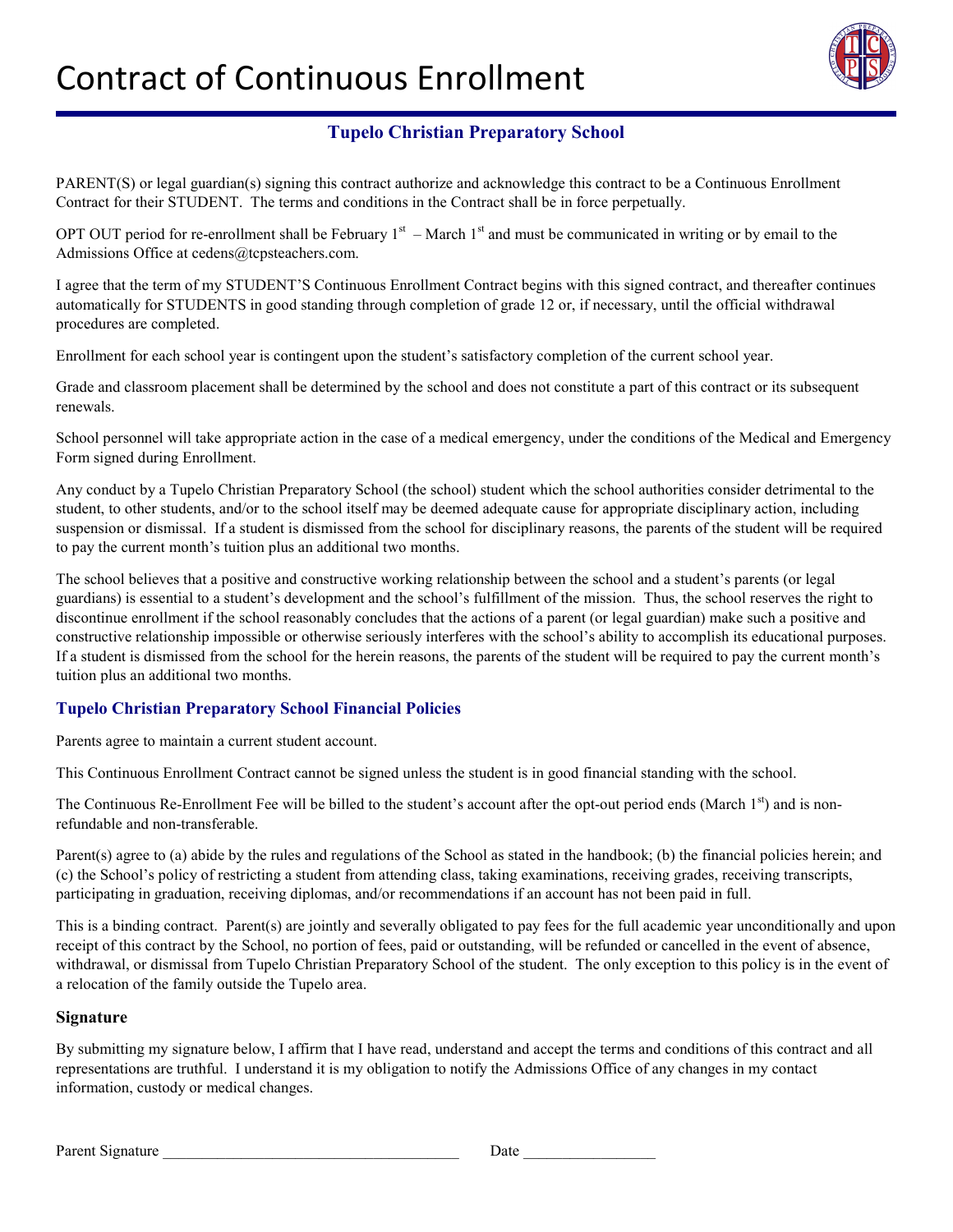

*(to be completed and returned to the school office prior to attending classes)*

Student Name (please Print):

To: The TCPS School Board

I hereby acknowledge that I have received a copy of the TCPS Drug Screening Policy (additional copies of this policy are available in the Secondary and Middle School Office). I further acknowledge that I have read this policy, that it has been explained to me, that I fully understand the provisions of the program, and that I agree to comply with the rules and regulations of Tupelo Christian Preparatory School in this policy for the entire time that I am enrolled.

I hereby consent to have a sample of my urine, saliva, or hair collected and tested for the presence of certain drugs and substances in accordance with the provisions of the TCPS Drug Screening Policy and at other such times, as urinalysis, saliva based, or hair follicle testing is required under the program.

I further authorize you to make confidential release to my Parents/Legal Guardians, Head of School, Principal, Guidance Counselor, Athletic Director, Head Coach of the team I am a member of, club sponsor, and drug counselor all the information and record, including test results you may have related to the screening or testing of my urine, saliva, or hair samples in the accordance with the provision of the TCPS Drug Screening Policy, which is applicable to all secondary students at TCPS. To the extent set forth in this document, I waive any privilege I have in connection with such information.

I understand that any urine, saliva, or hair samples will be sent to a laboratory designated by the TCPS School Board for actual testing.

The TCPS School Board members, administers, employees, and agents are hereby released from responsibility for the release of such information and records as authorized by this form. The same aforementioned individuals are also hereby released from responsibility and/or liability of any actions caused by the student's positive drug test.

As a TCPS student, I attest that I am drug free.

I certify that all information contained on this consent form is true and correct.

Student Signature: <br>
Date Signed:

We, the undersigned parents/legal guardians of the above student, recognizing that TCPS is committed to protecting its students from the harmful effects of substance abuse, hereby agree to accept and abide by the standards, and policies , and regulations as set forth in the TCPS Drug Screening Policy. Therefore, we join in the above statement for our minor child.

Printed Names of Both Parents/Legal Guardians: \_\_\_\_\_\_\_\_\_\_\_\_\_\_\_\_\_\_\_\_\_\_\_\_\_\_\_\_\_\_\_\_\_\_\_\_\_\_\_\_\_\_\_\_\_\_\_\_\_\_\_\_\_\_\_\_\_\_ Signatures of Both Parents/Legal Guardians: Date of Signatures: \_\_\_\_\_\_\_\_\_\_\_\_\_\_\_\_\_\_\_\_\_\_\_\_\_\_\_\_\_\_\_\_\_\_\_\_\_\_\_\_\_\_\_\_\_\_\_\_\_\_\_\_\_\_\_\_\_\_\_\_\_\_\_\_\_\_\_\_\_\_\_\_\_\_\_\_\_\_\_\_\_\_

Printed Name and Signature of Witness: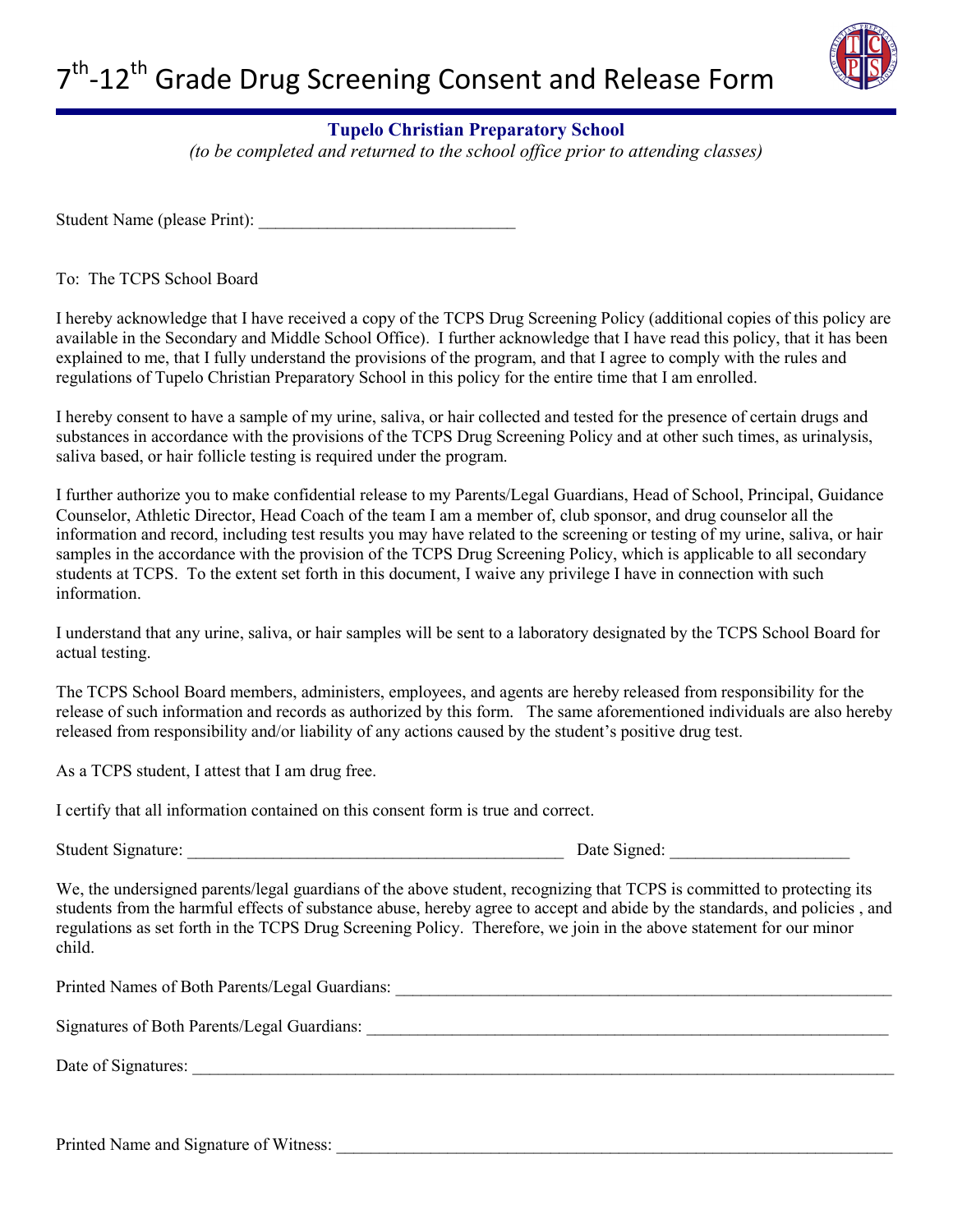

Parents of Elementary Students,

In order to help you with school supply shopping, you may now place your order for your child's supplies for the 2021- 2022 academic year. Pre-ordering school supplies not only helps you, but also allows us to be good stewards and avoid the cost of return shipping and restocking fees.

If you would like to pre-order your supplies, please complete the form below.

1. K4 and Pre-1st supply packs are \$75.00 through April  $30^{th}$ .

2. 1<sup>st</sup> through  $6<sup>th</sup>$  grade supply packs are \$70.00 through April 30<sup>th</sup>.

3. Unfortunately, supply packs that are pre-ordered are *non-refundable.*

4. Supply packs ordered after April  $30<sup>th</sup>$  will cost \$80.00 and be in limited supply.

If you desire to take advantage of this optional program, then please complete the following information and return this form along with the required re-enrollment documents.

(Only one student per form)

Student Name: \_\_\_\_\_\_\_\_\_\_\_\_\_\_\_\_\_\_\_\_\_\_\_\_\_\_\_\_\_\_\_\_\_\_\_

Next Year's Grade: \_\_\_\_\_\_\_\_\_\_\_\_\_\_\_\_\_\_\_\_\_\_\_\_\_\_\_\_\_\_\_\_

Parent Signature:

Mark one box below:

□ Check attached to form

**Q** Please bill my account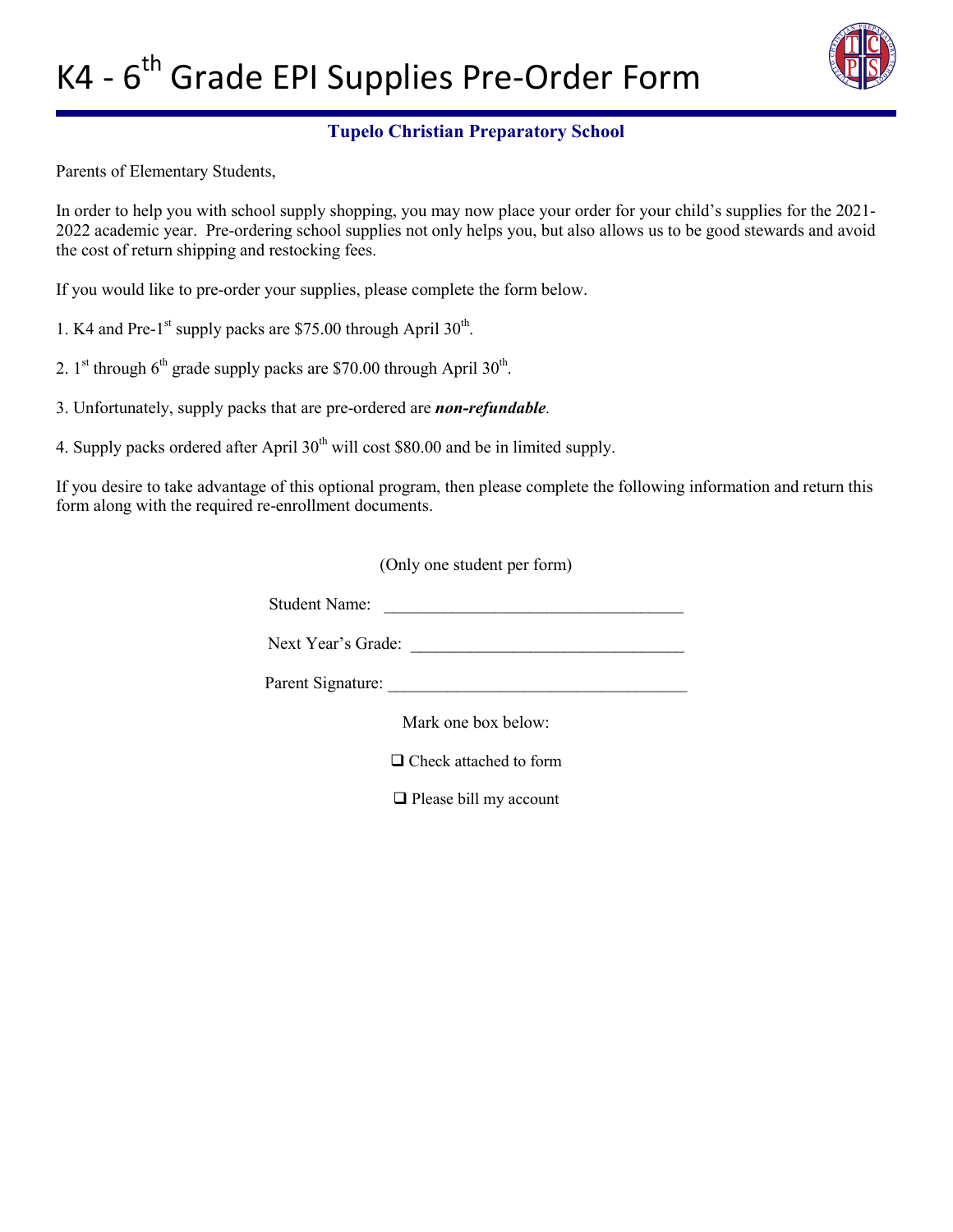# Family Financial Information Form



## **Tupelo Christian Preparatory School**

| Family Last Name:                                                                                                                                                                                                                                                                                   |                                                                                                                                                                                                                                                                      |                                                                                                                                                                    |
|-----------------------------------------------------------------------------------------------------------------------------------------------------------------------------------------------------------------------------------------------------------------------------------------------------|----------------------------------------------------------------------------------------------------------------------------------------------------------------------------------------------------------------------------------------------------------------------|--------------------------------------------------------------------------------------------------------------------------------------------------------------------|
| <b>Please list all children attending TCPS</b>                                                                                                                                                                                                                                                      |                                                                                                                                                                                                                                                                      |                                                                                                                                                                    |
| Student First & Last Name:<br>Student First & Last Name:<br>Student First & Last Name:                                                                                                                                                                                                              | Grade to Enter:<br>Grade to Enter:<br>Grade to Enter:<br>Grade to Enter:                                                                                                                                                                                             | <b>Office Use Only</b><br><b>TCPS</b> Employee<br>$\Box$ Full-time Minister<br>(Must be a licensed or<br>Ordained Minister serving<br>full-time on a church staff) |
|                                                                                                                                                                                                                                                                                                     |                                                                                                                                                                                                                                                                      |                                                                                                                                                                    |
|                                                                                                                                                                                                                                                                                                     |                                                                                                                                                                                                                                                                      |                                                                                                                                                                    |
| I/We have read and agree with the Tuition and Fee Payment Policy (provided in this packet).                                                                                                                                                                                                         |                                                                                                                                                                                                                                                                      |                                                                                                                                                                    |
| Signature of Financially Responsible Party #1<br>Date<br><b>Registration Fee</b> (due in full to be enrolled)<br>Amount Paid $\Box$ \$300 through April 1 <sup>st</sup> $\Box$ \$400 April 2 <sup>nd</sup> - May 1 <sup>st</sup> $\Box$ \$500 after May 1 <sup>st</sup>                             | Signature of Financially Responsible Party #2                                                                                                                                                                                                                        | Date                                                                                                                                                               |
| Amount Paid Date Received Received By DCash DCheck #                                                                                                                                                                                                                                                | <b>Office Use Only: Registration Fee</b>                                                                                                                                                                                                                             |                                                                                                                                                                    |
| <b>Building Fee</b><br>$\Box$ \$1,092 for 1 Student $\Box$ \$1596 for 2 or more students<br>$\Box$ Annual (June 10 <sup>th</sup> )<br><b><math>\Box</math></b> Semi-Annual (June 10 <sup>th</sup> & December 10 <sup>th</sup> )<br>$\Box$ 12 Months (June 10 <sup>th</sup> – May 10 <sup>th</sup> ) | <b>Tuition</b><br>(refer to the Tuition and Fee Schedule)<br>$\Box$ Annual (June 10 <sup>th</sup> )<br><b><math>\Box</math></b> Semi-Annual (June 10 <sup>th</sup> & December 10 <sup>th</sup> )<br>$\Box$ 12 Months (June 10 <sup>th</sup> – May 10 <sup>th</sup> ) |                                                                                                                                                                    |
| <b>Office Use Only: Building Fee</b><br><b>Amount Paid</b><br>Received By                                                                                                                                                                                                                           | <b>Office Use Only: Tuition</b><br>Amount Paid<br>Date Received<br>Received By<br>$\Box$ Check #<br>$\Box$ Cash                                                                                                                                                      |                                                                                                                                                                    |
| Date: $\qquad \qquad$                                                                                                                                                                                                                                                                               | <b>Authorization Agreement for Electronic Funds Transfer</b>                                                                                                                                                                                                         |                                                                                                                                                                    |

I/we hereby authorize Tupelo Christian Preparatory School (TCPS), to initiate monthly debit entries to the account listed below for the purpose of making monthly balance due payments. I/we also authorize TCPS to initiate credit entries, if necessary, for any debit entries made in error.

| Please check one box:                                                                                                   |                                 |
|-------------------------------------------------------------------------------------------------------------------------|---------------------------------|
| $\Box$ Checking Account Number                                                                                          | <b>Routing Number</b>           |
| (If choosing a checking account please attach a voided check for verification of all financial institution information) |                                 |
| $\Box$ Savings Account Number                                                                                           | <b>Routing Number</b>           |
|                                                                                                                         |                                 |
| <b>Financial Institution Name</b>                                                                                       | City and State                  |
|                                                                                                                         |                                 |
| Account Holder Name (please print)                                                                                      | <b>Account Holder Signature</b> |
|                                                                                                                         |                                 |

This authorization is to remain in full force and effect until TCPS has received written notification from me of its termination in such time and in such manner as to afford TCPS a reasonable opportunity to act on it.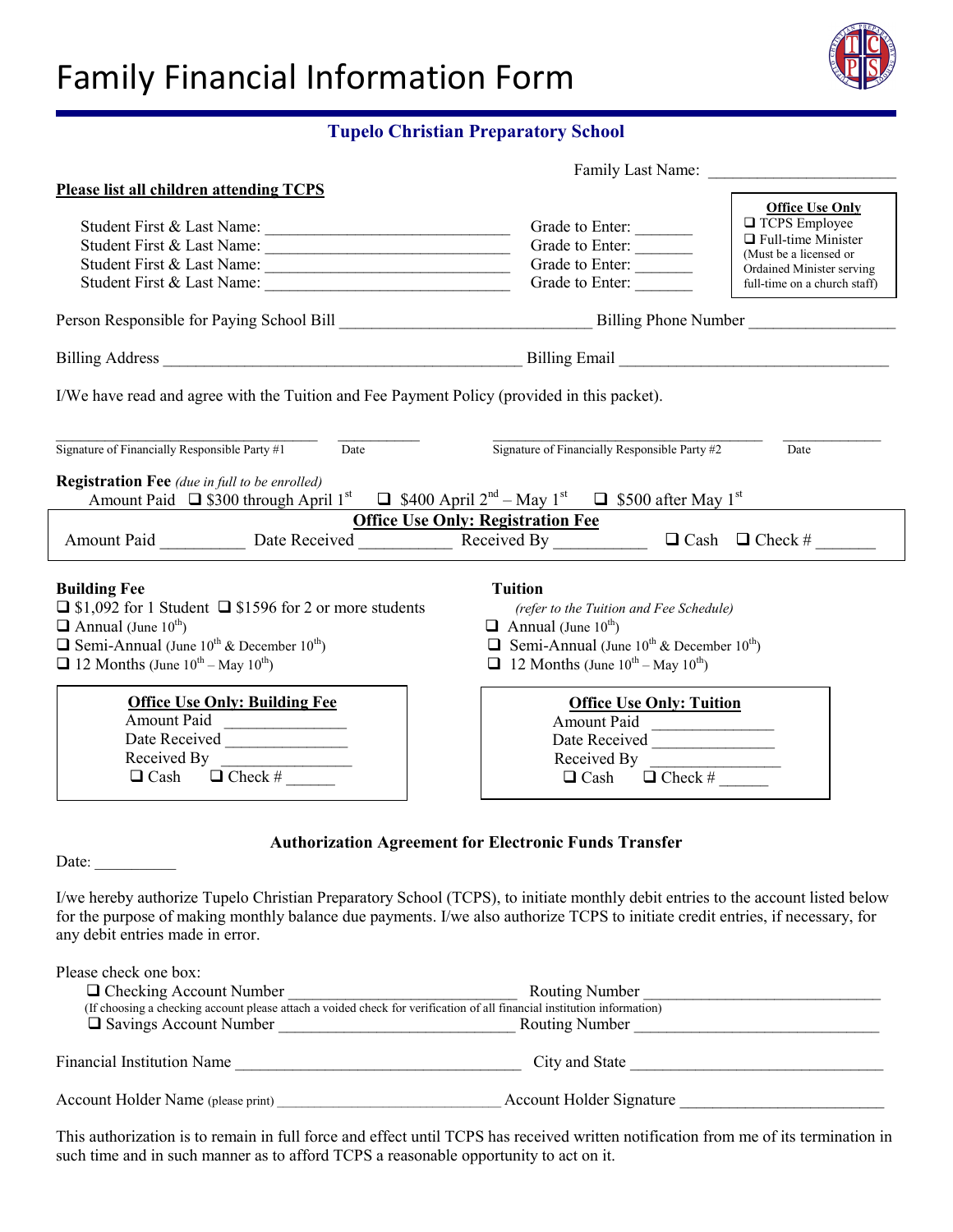#### **What is MACS?**

In 2001 the Mississippi legislature created MACS (Mississippi Affordable College Savings), the state's 529 savings plan. MACS is an easy and flexible way to save for college expenses. With a minimum contribution amount of just \$25, MACS is very budget friendly. The plan offers investment options that appeal to all types of investors, from the conservative investor to the aggressive investor, MACS has an option that is right for you.

#### **Can MACS be used to pay for elementary and secondary tuition expenses?**

The Tax Cuts and Jobs Act, passed by Congress in December 2017, expanded the definition of a qualified higher education expense under Section 529 of the Internal Revenue Code. Expenses for tuition in connection with enrollment or attendance at elementary or secondary public, private, or religious school, is now included as a qualified higher education expense.

It is important to note that the law also caps distributions for this purpose at \$10,000 per student per tax year. Therefore, although an individual may be the designated beneficiary of multiple accounts, that individual may receive a maximum of \$10,000 in distributions free of tax, regardless of whether the funds are distributed from multiple accounts, in any given tax year.

#### **What are the federal and state tax advantages?**

When you contribute to the Mississippi Affordable College Savings (MACS) Program, any account earnings are federal and Mississippi income tax-deferred. Plus, distributions used to pay for qualified higher education expenses will be free from federal and Mississippi income tax. Non-qualified withdrawals may be subject to federal and state taxes and the additional federal 10% tax.

#### **Is there a Mississippi income tax deduction?**

Yes, you may be eligible for a Mississippi income tax deduction. The amount contributed by a Mississippi taxpayer to MACS Program accounts during a tax year is deductible from Mississippi adjusted gross income in an amount not to exceed \$10,000 for a single return or \$20,000 for a joint return for that tax year.

The earnings portion of a non-qualified withdrawal will be taxable to a resident recipient of the withdrawal. The contribution portion of a non-qualified withdrawal that was previously deducted for Mississippi income tax purposes will be included in the resident recipient's Mississippi gross income.

#### **Can I roll over funds from another 529 plan into the MACS program?**

You are permitted to transfer funds from another 529 college savings plan to an account in the MACS Program for the same beneficiary twice within a 12-month period without incurring federal income tax. The 529 college savings plan from which you are transferring funds may be subject to differences in features, costs and surrender charges. You should consult your tax advisor or the other 529 college savings plan. State and local taxes may apply. To complete a rollover, use the Rollover Form.

#### **What should I consider before requesting a withdrawal from my MACS account?**

For check withdrawals to a School, please ensure you have the Beneficiary's Student ID and the school's correct mailing address for payments.

For check withdrawals to the Account Owner or Beneficiary, funds will be issued to the mailing address on record.

For withdrawals by ACH, funds will be issued to the account owner's bank account on record.

#### **As always, we advise you consult your tax professional for questions and guidance.**

#### **Please visit <https://www.treasury.ms.gov/collegesavingsmississippi/Pages/MACS-FAQs.aspx> for more information.**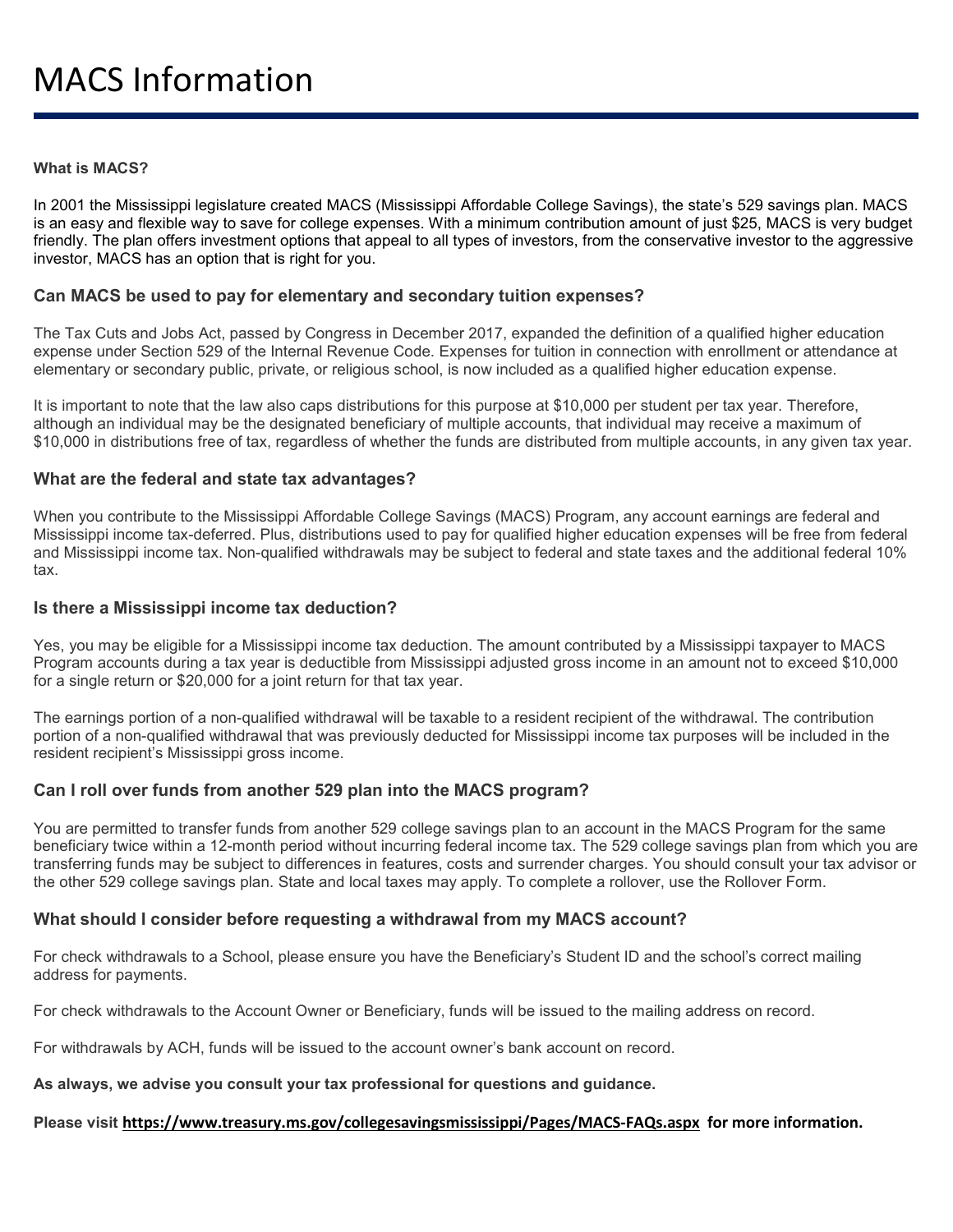

| <b>Student Name</b>                                                                                                                                                                                                                                                                                                                                                                                                                                                                                                                                                                                                                                                                                                     |       |                                 | Grade to Enter |
|-------------------------------------------------------------------------------------------------------------------------------------------------------------------------------------------------------------------------------------------------------------------------------------------------------------------------------------------------------------------------------------------------------------------------------------------------------------------------------------------------------------------------------------------------------------------------------------------------------------------------------------------------------------------------------------------------------------------------|-------|---------------------------------|----------------|
|                                                                                                                                                                                                                                                                                                                                                                                                                                                                                                                                                                                                                                                                                                                         | First | Middle                          |                |
| Does your child have any medical conditions which the faculty and staff of Tupelo Christian Preparatory School should be aware of<br>(e.g. asthma, diabetes, seizures/epilepsy, or other medical conditions or physical limitations)?                                                                                                                                                                                                                                                                                                                                                                                                                                                                                   |       |                                 |                |
| Does your child have a history of a physical, mental, or emotional condition which has required professional attention or which may<br>require special attention at Tupelo Christian Preparatory School?<br>The Theory of The Theory of all reports.                                                                                                                                                                                                                                                                                                                                                                                                                                                                    |       |                                 |                |
| In the event that my child becomes ill or is injured while under school supervision, I approve the school authorities to take the<br>following steps:<br>1. Contact a parent or legal guardian of the student and follow his or her instructions.<br>2. In the event of an emergency when neither parent nor legal guardian can be reached immediately, the school authorities are<br>hereby authorized to use their best judgment in contacting a properly licensed physician or in transporting my child to the<br>nearest clinic or hospital for consultation and/or treatment. Such transporting is to be done either by school provided<br>transportation, or if school officials deem it necessary, by ambulance. |       |                                 |                |
| If in the opinion of a properly licensed and practicing physician, my child needs medical services which require my consent before<br>being supplied, and I cannot be reached, I hereby authorize, appoint, and empower the Head of School or his designated representative<br>to furnish on my behalf such written or oral authorization as may be so required.                                                                                                                                                                                                                                                                                                                                                        |       |                                 |                |
| Furthermore, I release the Head of School or his designated representative, Tupelo Christian Preparatory School and Tupelo Christian<br>Preparatory School Board from any liability which might arise from the giving of such authorization. It is my desire that my child be<br>furnished with such medical services as soon as possible after the need arises.                                                                                                                                                                                                                                                                                                                                                        |       |                                 |                |
|                                                                                                                                                                                                                                                                                                                                                                                                                                                                                                                                                                                                                                                                                                                         |       | Parent/Legal Guardian Signature | Date           |

#### **EMERGENCY CONTACT INFORMATION (other than Parent/Guardian)**

Responsible adults living in the Tupelo area to contact if Parent/Guardian cannot be reached:

| Adult's Name              | Phone (h) $(w)$ (c) |
|---------------------------|---------------------|
| Adult's Name              | Phone (h) $(w)$ (c) |
| Name of Child's Physician | Phone               |

Please Note: In order for Tupelo Christian Preparatory School to ensure safe and consistent treatment of students who must use prescription and/or over-the-counter medication during school hours, you will receive (at the beginning of each academic year) a document whereby you are required to communicate how you desire the school to give prescription and over-the-counter medication to your child, should the need arise. Thank you for taking the time then to read and provide the school the necessary authorization to assist your child in the taking of such medication.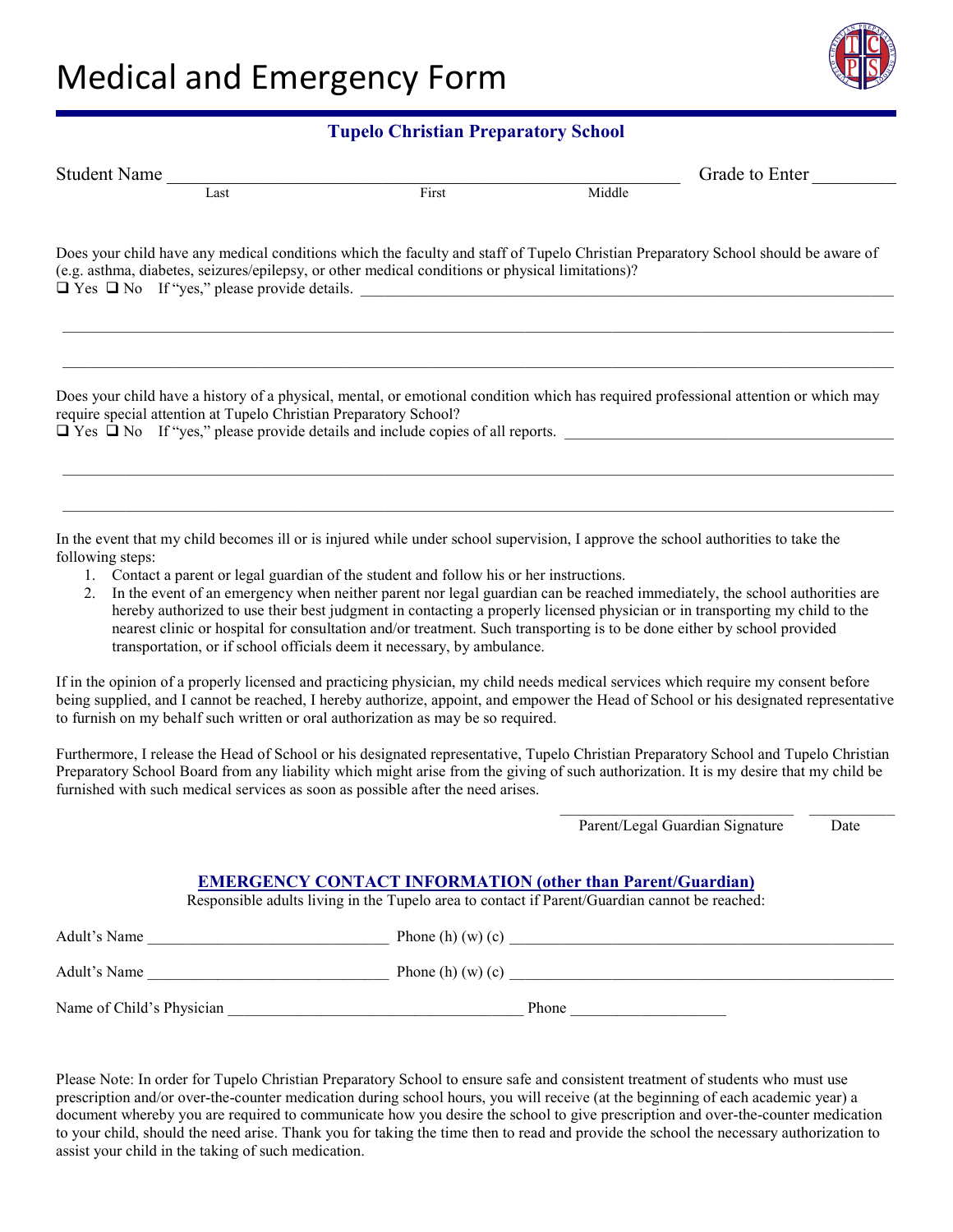

| Full Name Of Student:                                                                                                                                                                                                                |                  | Grade To Enter: |
|--------------------------------------------------------------------------------------------------------------------------------------------------------------------------------------------------------------------------------------|------------------|-----------------|
| My child is an applicant for admission to Tupelo Christian Preparatory School. Please complete this confidential<br>recommendation form and mail or fax it directly to TCPS. I waive my right to review the information you provide. |                  |                 |
|                                                                                                                                                                                                                                      | Parent Signature | Date            |
| Name of Reference:                                                                                                                                                                                                                   | Phone Number:    |                 |
|                                                                                                                                                                                                                                      | Position:        |                 |

The above named student is applying to Tupelo Christian Preparatory School. TCPS was founded to lead students, in partnership with Christian families, to know Christ and make Him known through rigorous academics, challenging athletics, stimulating arts, and servanthood activities. Please answer the following questions truthfully, candidly, and as quickly as possible. All responses will be kept in strict confidence. To maintain your confidentiality, please mail or fax this form directly to TCPS. Thank you for your time and honesty.

|                                                                                                                                                              | Most Of  | Some Of  | Hardly |       | <b>Not</b> |
|--------------------------------------------------------------------------------------------------------------------------------------------------------------|----------|----------|--------|-------|------------|
|                                                                                                                                                              | The Time | The Time | Ever   | Never | Known      |
| A desire to actively grow and mature in his/her relationship with<br>Christ                                                                                  |          |          |        |       |            |
| Active in an evangelical church                                                                                                                              |          |          |        |       |            |
| A desire to be committed to a pure lifestyle - mentally (thought life)<br>and physically (abstaining from drugs, alcohol, tobacco, sex)                      |          |          |        |       |            |
| A commitment to demonstrate proper respect and response to God-<br>given authorities                                                                         |          |          |        |       |            |
| A commitment to honor and respect the rights and property of others                                                                                          |          |          |        |       |            |
| A commitment to actively pursue his/her God-given potential in the<br>areas of academics, extra-curricular activities, etc. (works hard &<br>self-motivated) |          |          |        |       |            |
| Acceptable conduct                                                                                                                                           |          |          |        |       |            |
| Positive leadership ability displayed                                                                                                                        |          |          |        |       |            |
| Use/possession of alcohol, drugs, or weapons                                                                                                                 |          |          |        |       |            |
| Wise choice of friends                                                                                                                                       |          |          |        |       |            |

Do you have any concern as to how this applicant would "fit in" in a Christian school? Please comment.

 $\_$  , and the state of the state of the state of the state of the state of the state of the state of the state of the state of the state of the state of the state of the state of the state of the state of the state of the How long have you known the applicant?  $\Box$  I have provided additional comments on the back. Overall Recommendation for Admission:  $\Box$  Recommend without reservation  $\Box$  Recommend with reservation  $\Box$  Cannot recommend Pastor/Sunday School Teacher's Signature: \_\_\_\_\_\_\_\_\_\_\_\_\_\_\_\_\_\_\_\_\_\_\_\_\_\_\_\_\_\_\_\_\_\_\_\_\_\_\_\_ Date: \_\_\_\_\_\_\_\_\_\_\_\_\_\_\_\_\_\_\_\_\_\_\_\_

 $\_$  ,  $\_$  ,  $\_$  ,  $\_$  ,  $\_$  ,  $\_$  ,  $\_$  ,  $\_$  ,  $\_$  ,  $\_$  ,  $\_$  ,  $\_$  ,  $\_$  ,  $\_$  ,  $\_$  ,  $\_$  ,  $\_$  ,  $\_$  ,  $\_$  ,  $\_$  ,  $\_$  ,  $\_$  ,  $\_$  ,  $\_$  ,  $\_$  ,  $\_$  ,  $\_$  ,  $\_$  ,  $\_$  ,  $\_$  ,  $\_$  ,  $\_$  ,  $\_$  ,  $\_$  ,  $\_$  ,  $\_$  ,  $\_$  ,  $\_$  ,  $\_$  ,  $\_$  ,  $\_$  ,  $\_$  ,  $\_$  ,  $\_$  ,  $\_$  ,  $\_$  ,  $\_$  ,  $\_$  ,  $\_$  ,  $\_$  ,  $\_$  ,  $\_$  ,  $\_$  ,  $\_$  ,  $\_$  ,  $\_$  ,  $\_$  ,  $\_$  ,  $\_$  ,  $\_$  ,  $\_$  ,  $\_$  ,  $\_$  ,  $\_$  ,  $\_$  ,  $\_$  ,  $\_$  ,  $\_$  ,  $\_$  ,  $\_$  ,  $\_$  ,  $\_$  ,  $\_$  ,  $\_$  ,  $\_$  , and the state of the state of the state of the state of the state of the state of the state of the state of the state of the state of the state of the state of the state of the state of the state of the state of the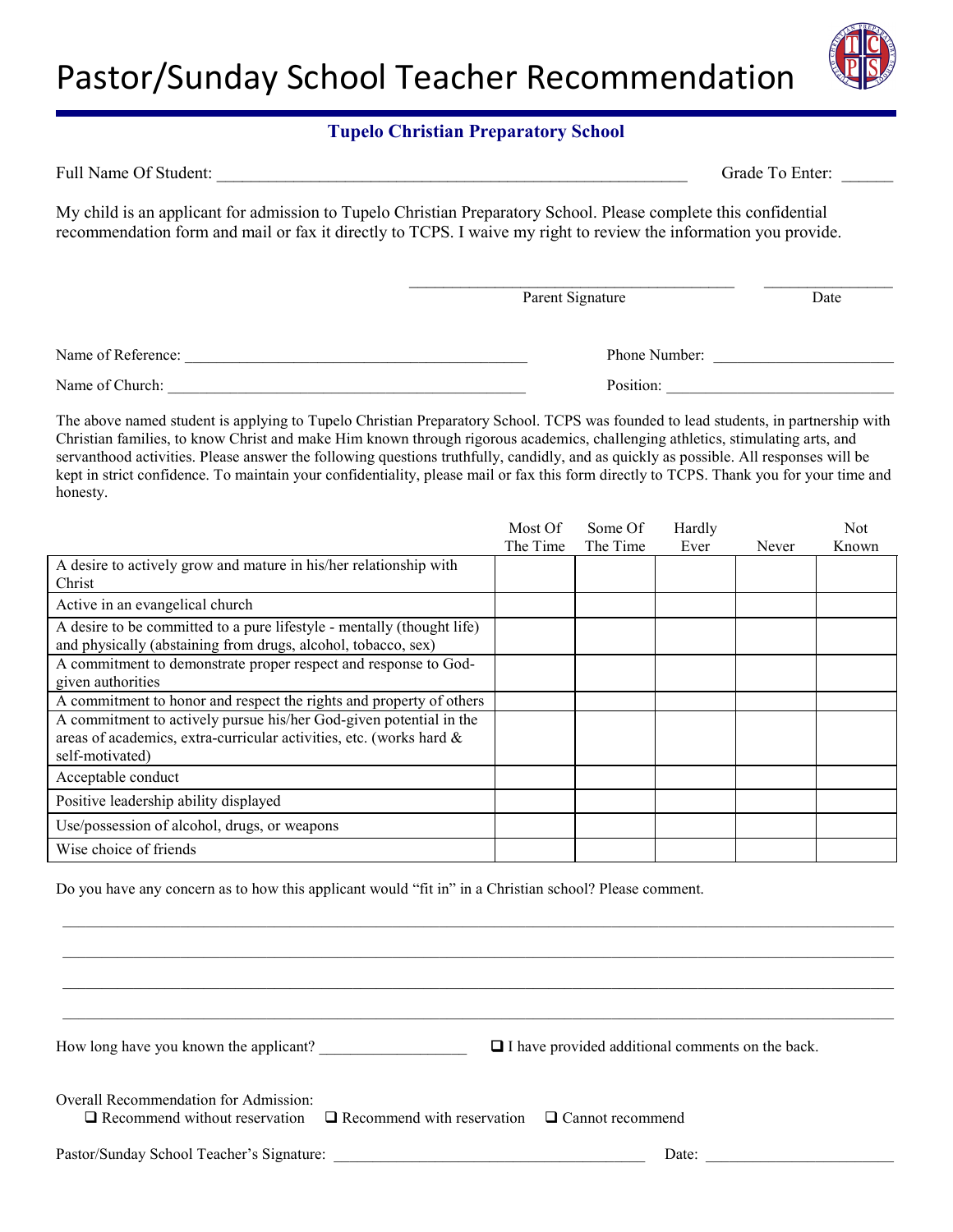

*Directions to Parents: Please complete the top part of this document down to and including your signature and today's date. We will mark the necessary boxes. Please also provide the address information of the school your child is currently attending. Upon acceptance, TCPS will mail this form for you to request your child's records.*

| My child,                                                                                           | has enrolled at Tupelo Christian Preparatory School.  |
|-----------------------------------------------------------------------------------------------------|-------------------------------------------------------|
| I hereby give permission for                                                                        | (name of previous school) to release the below listed |
| school documents to TCPS at the address above. Thank you for your prompt attention to this request. |                                                       |

 $\mathcal{L}_\mathcal{L}$  , which is a set of the set of the set of the set of the set of the set of the set of the set of the set of the set of the set of the set of the set of the set of the set of the set of the set of the set of

My child has a service plan/504/IEP in place  $\Box$  Yes  $\Box$  No

Signature of Parent/Legal Guardian Date

Grade to Enter at TCPS

 $\Box$  Transcript of all grades with grade scale (alpha and numeric)

 $\Box$  Grades at time of withdrawal

Attendance at time of withdrawal

 $\mathcal{L}_\text{max}$  , and the contract of the contract of the contract of the contract of the contract of the contract of

All test scores (IQ, Achievement, Aptitude, ACT, SAT, etc.)

 $\Box$  Confidential records (e.g. special education records – if applicable)

Name and Address of Previous School \_\_\_\_\_\_\_\_\_\_\_\_\_\_\_\_\_\_\_\_\_\_\_\_\_\_\_\_\_\_\_\_\_\_\_\_\_\_\_\_\_\_\_\_\_\_\_\_\_\_\_\_\_\_\_\_\_

#### **FOR OFFICE USE ONLY**

\_\_\_\_\_\_\_\_\_\_\_\_\_\_\_\_\_\_\_\_\_\_\_\_\_\_\_\_\_\_\_\_\_\_\_\_\_\_\_\_\_\_\_\_\_\_\_\_\_\_\_\_\_\_\_\_\_

 $\mathcal{L}_\text{max}$  , and the contribution of the contribution of the contribution of the contribution of the contribution of the contribution of the contribution of the contribution of the contribution of the contribution of t

Mailed to previous school on \_\_\_\_\_\_\_\_\_\_  $\Box$  Received Transcripts on  $\Box$  Received Grades at time of withdrawal on  $\Box$  Received Attendance at time of withdrawal on  $\Box$  Received test scores on Received \_\_\_\_\_\_\_\_\_\_\_\_\_\_\_\_\_\_\_\_\_\_\_\_\_\_\_ on \_\_\_\_\_\_\_\_\_\_ Received \_\_\_\_\_\_\_\_\_\_\_\_\_\_\_\_\_\_\_\_\_\_\_\_\_\_\_ on \_\_\_\_\_\_\_\_\_\_ Received \_\_\_\_\_\_\_\_\_\_\_\_\_\_\_\_\_\_\_\_\_\_\_\_\_\_\_ on \_\_\_\_\_\_\_\_\_\_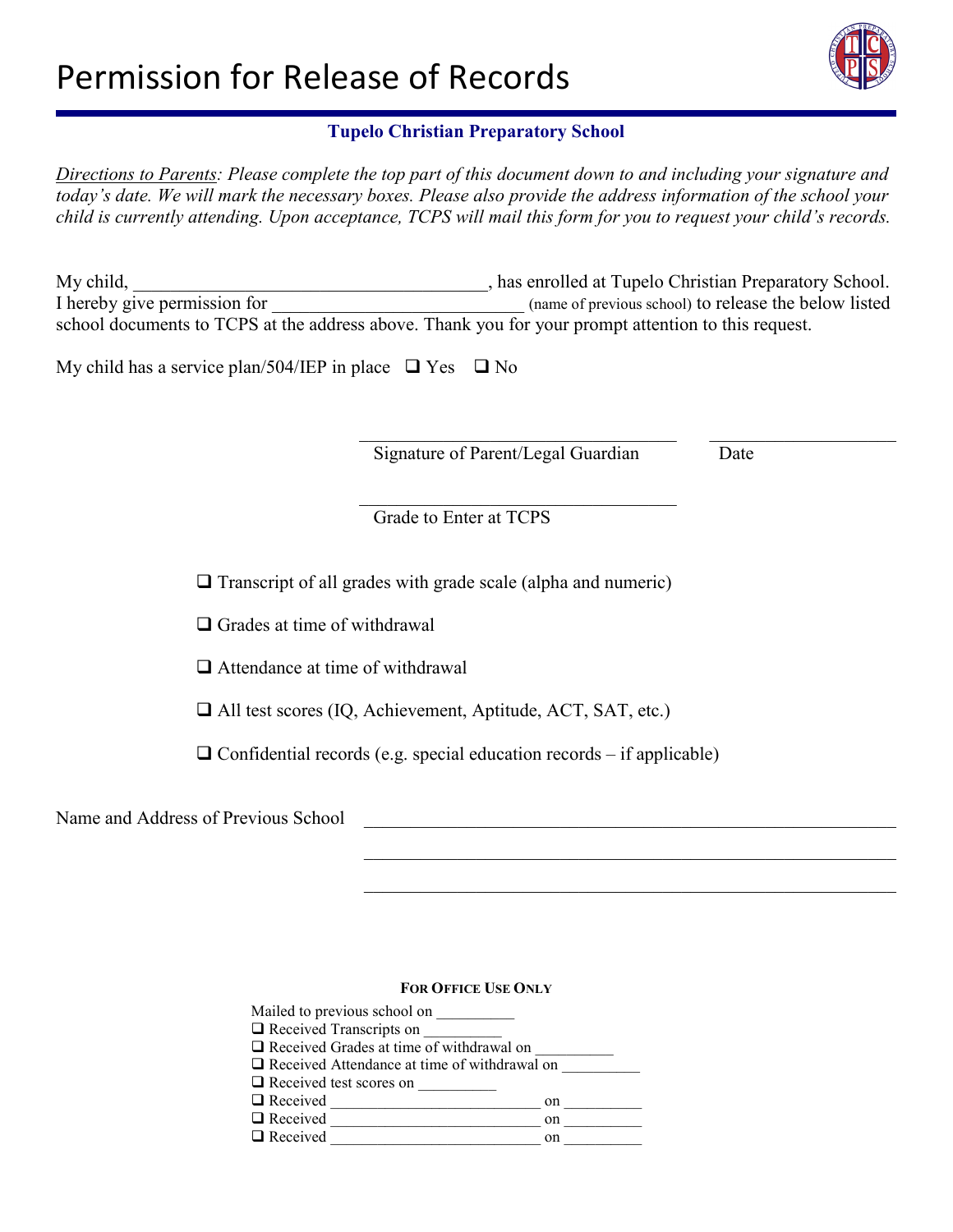

| Student<br>Name |      |                  |                | irade<br>Enter<br>ŤΩ |  |
|-----------------|------|------------------|----------------|----------------------|--|
|                 | ∠ast | -<br><b>inst</b> | 1.11<br>Middle |                      |  |

#### **Permission Statement #1:**

I give permission to use my child's image taken and/or recorded during school events for purposes of promoting the school to the community (e.g. school website, brochures, etc.).

 $\Box$  Yes  $\Box$  No

#### **Permission Statement #2:**

I give my permission for my name, address, phone number, and email address to be published in the school directory.

Name  $\Box$  Yes  $\Box$  No

Address  $\Box$  Yes  $\Box$  No

Phone Number  $\Box$  Yes  $\Box$  No

Email Address  $\Box$  Yes  $\Box$  No

#### **Permission Statement #3:**

Please refer to the Medical and Emergency Form where you will find a place to approve the school authorities to take the necessary steps in the event that your child becomes ill or is injured while under school supervision and we are unable to contact you.

#### **Permission Statement #4:**

In order for Tupelo Christian Preparatory School to ensure safe and consistent treatment of students who must use prescription and/or over-the-counter medication during school hours, you will receive (at the beginning of each academic year) a document package whereby you are required to communicate how you desire the school to give prescription and over-the-counter medication to your child, should the need arise. Thank you for taking the time upon receipt of these documents to read and promptly provide the school the necessary authorization to assist your child in the taking of such medication.

| Parent/Guardian Printed Name: | Date |  |
|-------------------------------|------|--|
| Parent/Guardian Signature:    | Date |  |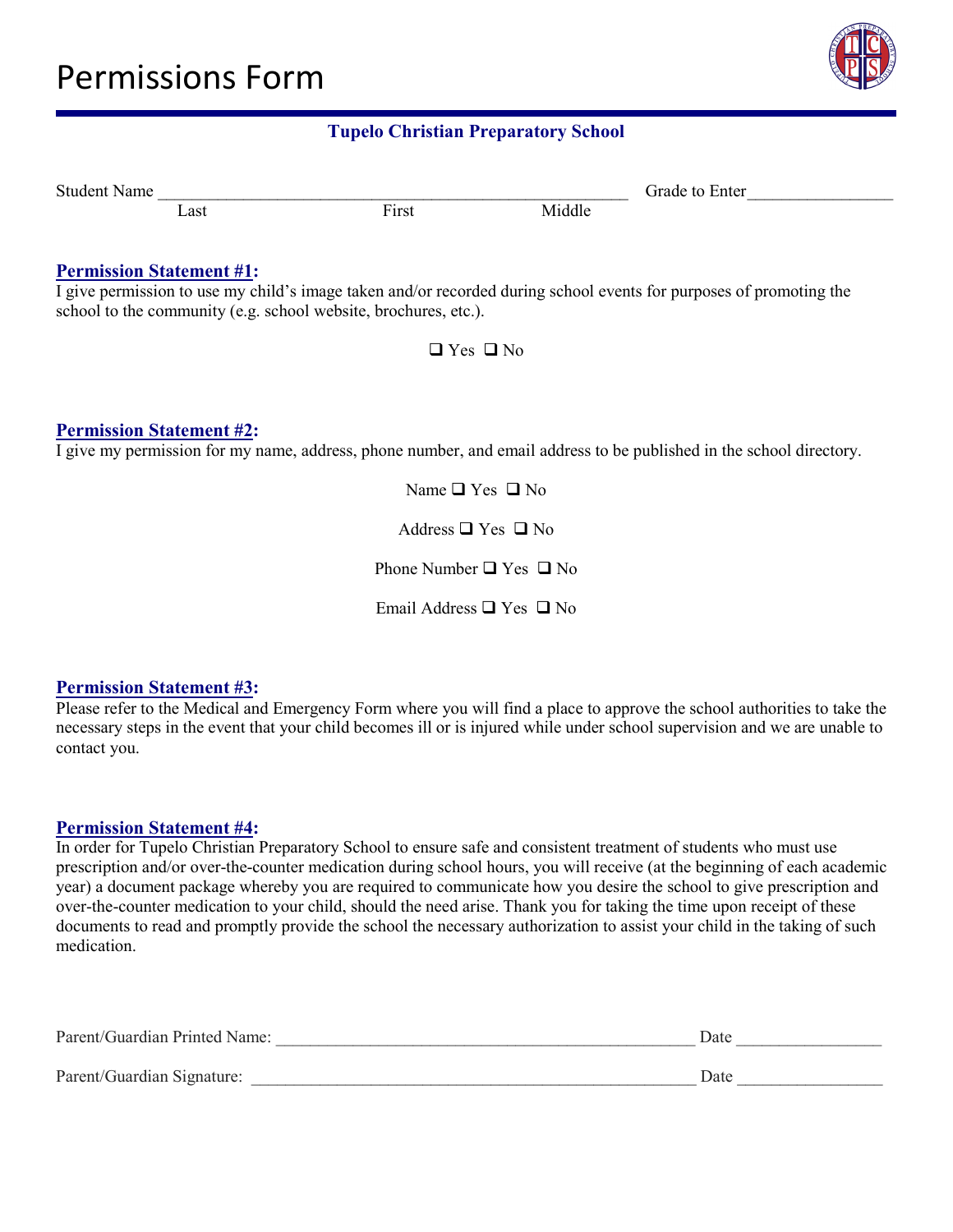

5440 Endville Road Belden, MS 38826 (662) 844-8604 Fax: (662) 823-6972

| Full Name Of Student: | Grade To Enter: |  |
|-----------------------|-----------------|--|
|                       |                 |  |

My child is an applicant for admission to Tupelo Christian Preparatory School. Please complete this confidential recommendation form and mail or fax it directly to TCPS. I waive my right to review the information you provide.

|                    | Parent Signature | Date |
|--------------------|------------------|------|
| Name of Reference: | Phone Number:    |      |
| Name of School:    | Position:        |      |

The above named student is applying to Tupelo Christian Preparatory School and is requesting your recommendation. Please answer the following questions truthfully, candidly, and as quickly as possible. The Admissions Committee will hold your responses in strict confidence. To maintain your confidentiality, please mail or fax this form directly to TCPS. Thank you for your time and honesty. The following requested documents are for initial consideration. Upon acceptance TCPS will send for the official documents on the basis of a signed release form.

- A transcript of the student's academic record to date
- A copy of all standardized test results
- A copy of any test results for considerations for special or giftedness programs
- A copy of the student's discipline and attendance record
- A copy of psychological or educational evaluations (if any)

Do you know this student personally?  $\Box$  Yes  $\Box$  No How long have you known the applicant?

|                                                                           | Most of<br>The Time | Some of<br>The Time | Hardly<br>Ever | Never | <b>Not</b><br>Known |
|---------------------------------------------------------------------------|---------------------|---------------------|----------------|-------|---------------------|
| Evidence of commitment to Christian values                                |                     |                     |                |       |                     |
| Willingness to work hard (self-motivated)                                 |                     |                     |                |       |                     |
| A commitment to demonstrate proper respect and<br>response to authorities |                     |                     |                |       |                     |
| A commitment to honor and respect the rights and<br>property of others    |                     |                     |                |       |                     |
| Attends properly and fully to assigned tasks                              |                     |                     |                |       |                     |
| Acceptable conduct                                                        |                     |                     |                |       |                     |
| Positive leadership ability displayed                                     |                     |                     |                |       |                     |
| Use/possession of alcohol, drugs, or weapons                              |                     |                     |                |       |                     |
| Good rapport with faculty                                                 |                     |                     |                |       |                     |
| Wise choice of friends                                                    |                     |                     |                |       |                     |

Please indicate the frequency and nature of the times during this past academic year that the applicant has been sent to the office for disciplinary reasons.

\_\_\_\_\_\_\_\_\_\_\_\_\_\_\_\_\_\_\_\_\_\_\_\_\_\_\_\_\_\_\_\_\_\_\_\_\_\_\_\_\_\_\_\_\_\_\_\_\_\_\_\_\_\_\_\_\_\_\_\_\_\_\_\_\_\_\_\_\_\_\_\_\_\_\_\_\_\_\_\_\_\_\_\_\_\_\_\_\_\_\_\_\_\_\_\_\_  $\_$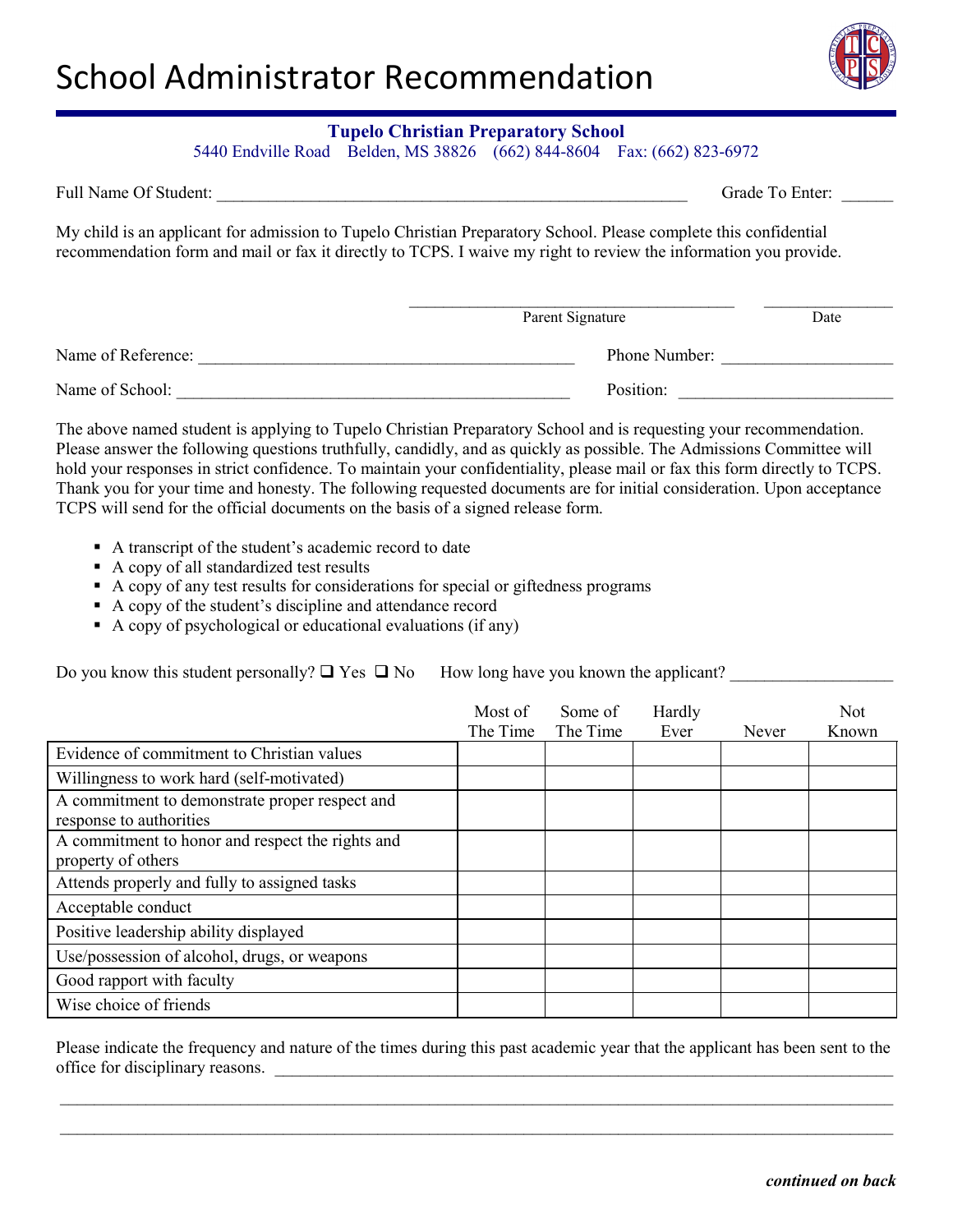| Is there pending disciplinary action, or is the applicant leaving with a disciplinary record? $\Box$ Yes $\Box$ No.<br>If "yes," please explain.                                              |
|-----------------------------------------------------------------------------------------------------------------------------------------------------------------------------------------------|
| Has this student ever been expelled or suspended? $\Box$ Yes $\Box$ No.<br>If "yes," please explain.                                                                                          |
| ,我们也不会有什么。""我们的人,我们也不会有什么?""我们的人,我们也不会有什么?""我们的人,我们也不会有什么?""我们的人,我们也不会有什么?""我们的人                                                                                                              |
| Please share with us about his/her attitude toward school in general.<br><u> 1989 - Johann John Harry, mars ar y brening ar y brening ar y brening ar y brening ar y brening ar y brening</u> |
|                                                                                                                                                                                               |
|                                                                                                                                                                                               |
| Overall Recommendation for Admission:<br>$\Box$ Recommend without reservation $\Box$ Recommend with reservation $\Box$ Cannot recommend                                                       |
| Administrator's Signature:<br>Date: $\qquad \qquad$                                                                                                                                           |

Thank you for your cooperation. Please keep a copy of this authorization on file. If this student is accepted and enrolled in Tupelo Christian Preparatory School, we will request a final transcript at the end of the school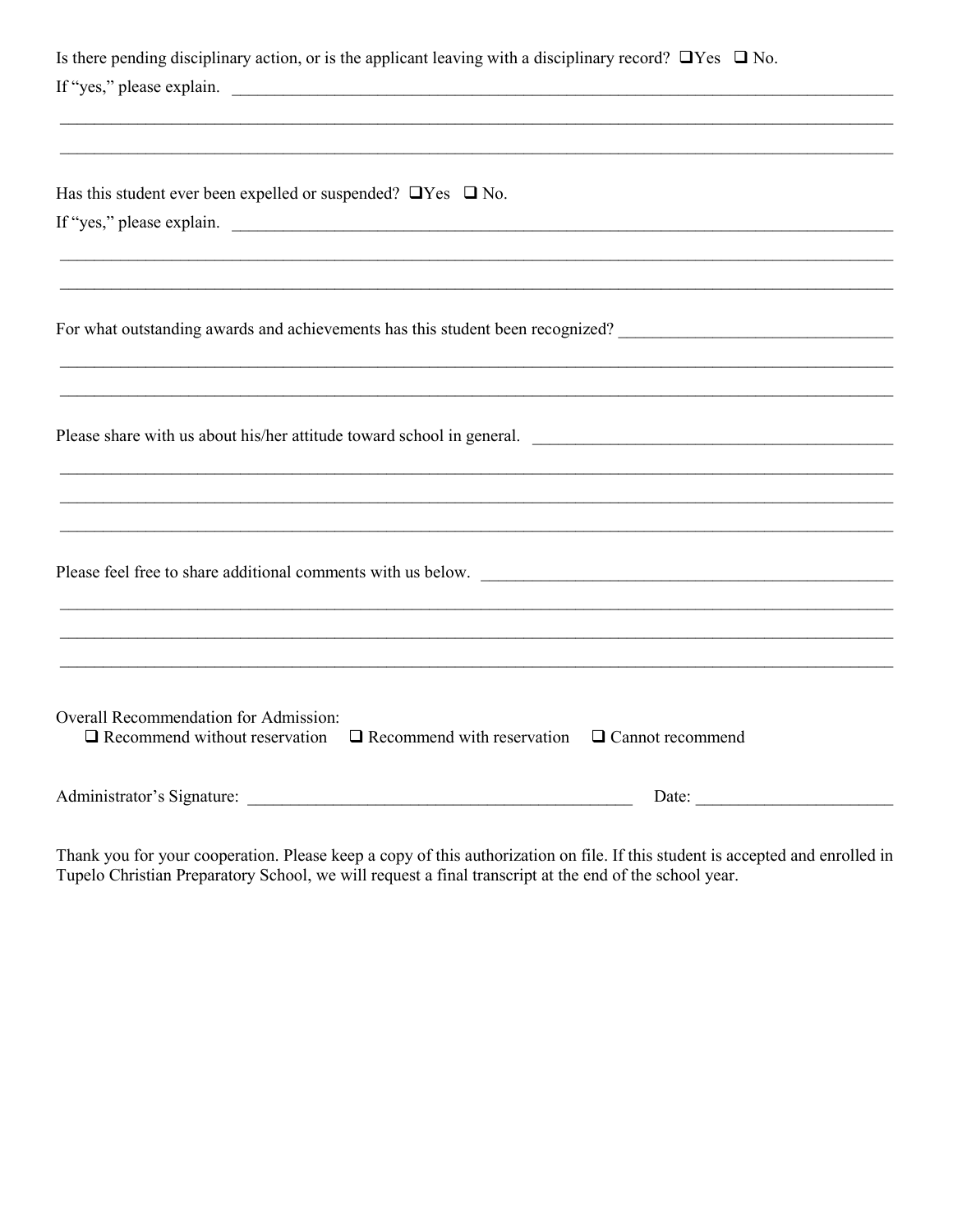

5440 Endville Road Belden, MS 38826 (662) 844-8604 Fax: (662) 823-6972

| Full Name Of Student: | Grade To Enter: |  |
|-----------------------|-----------------|--|
|                       |                 |  |

My child is an applicant for admission to Tupelo Christian Preparatory School. Please complete this confidential recommendation form and mail or fax it directly to TCPS. I waive my right to review the information you provide.

|                    | Parent Signature | Date |
|--------------------|------------------|------|
| Name of Reference: | Phone Number:    |      |
| Name of School:    | Position:        |      |

The above named student is applying to Tupelo Christian Preparatory School and is requesting your recommendation. Please answer the following questions truthfully, candidly, and as quickly as possible. The Admissions Office will hold your responses in strict confidence. To maintain your confidentiality, please mail or fax this form directly to TCPS. Thank you for your time and honesty.

How long have you known the applicant?

|                              |             | Above   |         | <b>Below</b> |
|------------------------------|-------------|---------|---------|--------------|
|                              | Exceptional | Average | Average | Average      |
| Academic Initiative          |             |         |         |              |
| Written Expression           |             |         |         |              |
| Oral Expression              |             |         |         |              |
| <b>Attention Span</b>        |             |         |         |              |
| Organizational Skills        |             |         |         |              |
| <b>Grasps Concepts</b>       |             |         |         |              |
| Cooperation                  |             |         |         |              |
| Leadership                   |             |         |         |              |
| <b>Respect For Authority</b> |             |         |         |              |
| Moral Character              |             |         |         |              |
| Concern For Others           |             |         |         |              |
| Self-Discipline              |             |         |         |              |
| <b>Emotional Maturity</b>    |             |         |         |              |

 $\_$ \_\_\_\_\_\_\_\_\_\_\_\_\_\_\_\_\_\_\_\_\_\_\_\_\_\_\_\_\_\_\_\_\_\_\_\_\_\_\_\_\_\_\_\_\_\_\_\_\_\_\_\_\_\_\_\_\_\_\_\_\_\_\_\_\_\_\_\_\_\_\_\_\_\_\_\_\_\_\_\_\_\_\_\_\_\_\_\_\_\_\_\_\_\_\_\_\_ \_\_\_\_\_\_\_\_\_\_\_\_\_\_\_\_\_\_\_\_\_\_\_\_\_\_\_\_\_\_\_\_\_\_\_\_\_\_\_\_\_\_\_\_\_\_\_\_\_\_\_\_\_\_\_\_\_\_\_\_\_\_\_\_\_\_\_\_\_\_\_\_\_\_\_\_\_\_\_\_\_\_\_\_\_\_\_\_\_\_\_\_\_\_\_\_\_

\_\_\_\_\_\_\_\_\_\_\_\_\_\_\_\_\_\_\_\_\_\_\_\_\_\_\_\_\_\_\_\_\_\_\_\_\_\_\_\_\_\_\_\_\_\_\_\_\_\_\_\_\_\_\_\_\_\_\_\_\_\_\_\_\_\_\_\_\_\_\_\_\_\_\_\_\_\_\_\_\_\_\_\_\_\_\_\_\_\_\_\_\_\_\_\_\_ \_\_\_\_\_\_\_\_\_\_\_\_\_\_\_\_\_\_\_\_\_\_\_\_\_\_\_\_\_\_\_\_\_\_\_\_\_\_\_\_\_\_\_\_\_\_\_\_\_\_\_\_\_\_\_\_\_\_\_\_\_\_\_\_\_\_\_\_\_\_\_\_\_\_\_\_\_\_\_\_\_\_\_\_\_\_\_\_\_\_\_\_\_\_\_\_\_

How has the student performed academically in relation to his or her potential?

Does the student receive academic accommodations?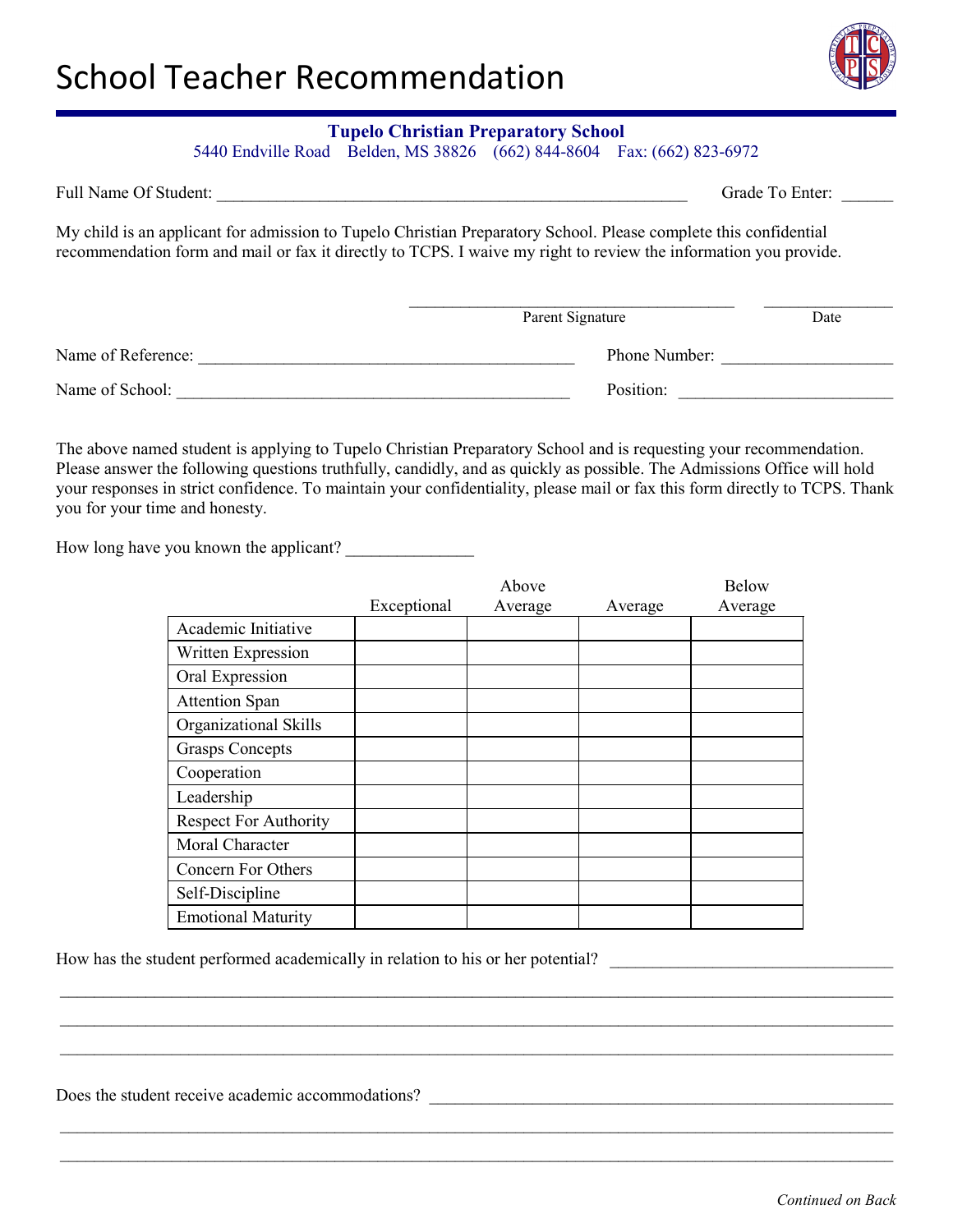Describe the parents' involvement with the student's education and with the school.

Describe any special abilities or talents the applicant has.

Share with us about his or her attitude toward school in general.

Please indicate any activities (school, church, and community) in which you know the student has participated with distinction.

We would appreciate any additional comments you would care to give on this student's academic ability or character.

| Overall Recommendation For Admission:                                                          |       |
|------------------------------------------------------------------------------------------------|-------|
| $\Box$ Recommend without reservation $\Box$ Recommend with reservation $\Box$ Cannot recommend |       |
|                                                                                                |       |
|                                                                                                |       |
| Teacher's Signature:                                                                           | Date: |

| eacher's Signature: | Date |  |
|---------------------|------|--|
|                     |      |  |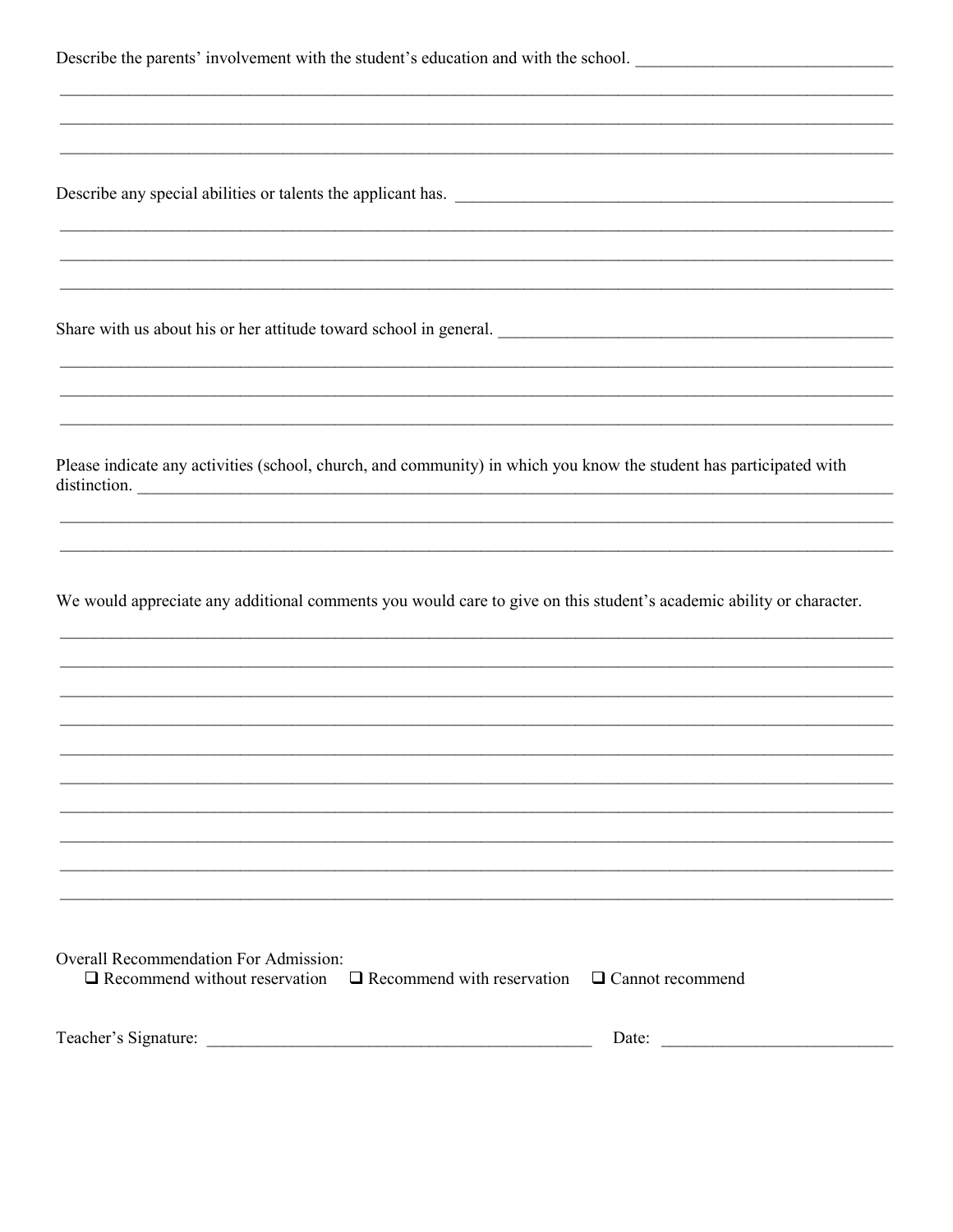

| Student<br>Name |      |                  |        | Frade to<br>Enter |  |
|-----------------|------|------------------|--------|-------------------|--|
|                 | Last | $\sim$<br>F irst | Middle |                   |  |

We hereby make application for this student to attend Tupelo Christian Preparatory School. In making the application, we understand and agree to comply with and abide by the provisions of the Tupelo Christian Preparatory School Parent/Student Handbook and the rules and standards set out therein, including, but not limited to the following:

- 1. We agree that the spiritual development of our child involves home, church, and school and will endeavor to be involved in each of these areas.
- 2. We agree with and will support the purpose, policies, and procedures of the school (Romans 13:1).
- 3. We understand and will encourage the importance of our child developing and maintaining a proper respect and response to God-given authorities [parents, faculty, etc.] (Colossians 3:20; Romans 13:1).
- 4. We understand and will encourage the importance of our child developing and maintaining honor and respect for the rights and property of others (Philippians 2:3-4; 1 Peter 4:8-9).
- 5. We understand and will encourage the importance of our child developing and maintaining a desire to actively pursue his or her God-given potential in the areas of academics, extra-curricular activities, etc. (Colossians 3:23- 24).
- 6. We understand the vital need for prayer and agree to faithfully pray for the administration, faculty, parents, and student body of TCPS.
- 7. We understand that our child (grades 7-12) will also agree to several student commitments.
- 8. We understand that TCPS abides by biblical principles in conflict resolution (Matthew 18:15-17; 1 Corinthians 6:1-8). We acknowledge and agree with TCPS to abide by these same biblical principles in the resolution of all disputes.
- 9. We agree to uphold and support the high academic standards of the school by giving encouragement in the completion of homework and assignments.
- 10. We understand that attendance at TCPS is a privilege and not a right.
- 11. We understand that if our present year account is not current we may re-enroll our child for next year, but a place will not be held for that student until the present year account is current.
- 12. We agree to the timely payment of all tuition and fees for the academic year as set forth in the Tuition and Fee Schedule and Payment Policy.
- 13. We understand that the enrollment of our child obligates us to the terms of the Tuition and Fee Policy. If we choose to withdraw we will be responsible for the current month statement plus two additional months of tuition and building fee payments.

 $\_$  , and the set of the set of the set of the set of the set of the set of the set of the set of the set of the set of the set of the set of the set of the set of the set of the set of the set of the set of the set of th

Parent/Guardian's Signature Date Parent/Guardian's Signature Date

\_\_\_\_\_\_\_\_\_\_\_\_\_\_\_\_\_\_\_\_\_\_\_\_\_\_\_\_\_\_ \_\_\_\_\_\_\_\_\_\_\_

# **To Be Completed By Student's Entering Grades 7-12**

By signing below I state that I have:

- 1. A willingness to pursue a relationship with Christ (Ephesians 4:14-16; 1 Peter 2:2).
- 2. A willingness to be active in an evangelical church (Hebrews 10:24-25).
- 3. A desire to be committed to a pure lifestyle mentally [thought life] and physically [abstaining from drugs, alcohol, tobacco, sex] (1 Thessalonians 4:3-5; 2 Timothy 2:22).
- 4. A commitment to demonstrate proper respect and response to God-given authorities [parents, faculty, etc.] (Colossians 3:20; Romans 13:1).
- 5. A commitment to honor and respect the rights and property of others (Philippians 2:3-4; 1 Peter 4:8-9).
- 6. A commitment to actively pursue my God-given potential in the areas of academics, extra-curricular activities, etc. (Colossians 3:23-24).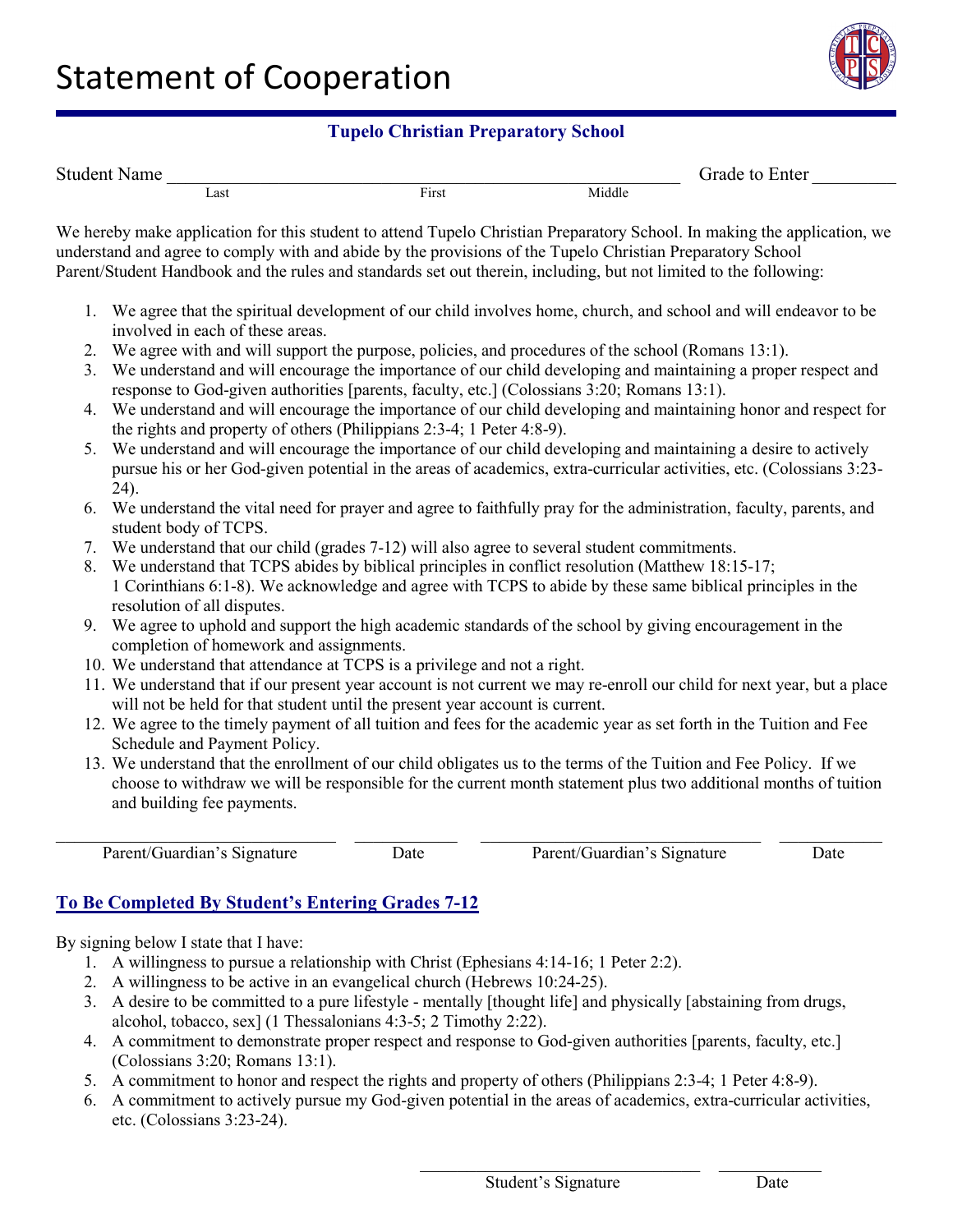

*This document is to be completed by the student applicant for grades 7-12 in his or her own handwriting. If more space is needed, please use another sheet of paper making sure to include your name and the number of the question being answered. Thank you.*

## **GENERAL QUESTIONS**

| 2. | Do you yourself want to attend TCPS? $\Box$ Yes $\Box$ No Why or why not?                                                |  |  |
|----|--------------------------------------------------------------------------------------------------------------------------|--|--|
|    |                                                                                                                          |  |  |
| 3. |                                                                                                                          |  |  |
|    |                                                                                                                          |  |  |
| 4. |                                                                                                                          |  |  |
|    |                                                                                                                          |  |  |
|    | <b>SPIRITUAL QUESTIONS</b>                                                                                               |  |  |
| 1. | Do you attend church most Sundays? $\Box$ Yes $\Box$ No Sunday School? $\Box$ Yes $\Box$ No Where?                       |  |  |
| 2. | Do you attend a Youth Group? $\Box$ Yes $\Box$ No Where?                                                                 |  |  |
| 3. | Do you participate in other activities at church? $\Box$ Yes $\Box$ No What?                                             |  |  |
| 4. | Have you ever helped plan or put on a program in your church? $\Box$ Yes $\Box$ No What?                                 |  |  |
| 5. |                                                                                                                          |  |  |
|    |                                                                                                                          |  |  |
| 6. | How do you think Jesus would describe your relationship with Him?                                                        |  |  |
|    |                                                                                                                          |  |  |
|    | <u> 1989 - John Stoff, der andere som den stadskapen i den stadskapen i den stadskapen i den stadskapen i den s</u>      |  |  |
|    | <b>ACADEMIC QUESTIONS</b>                                                                                                |  |  |
|    | 1. Do you get your homework done at school or do you take it home with you every day?                                    |  |  |
| 2. | What subject is hardest for you?<br>3. What was your average grade in school last year?                                  |  |  |
| 4. | Have you ever been on the honor roll? $\Box$ Yes $\Box$ No 5. Have you ever failed a subject? $\Box$ Yes $\Box$ No What? |  |  |
| 6. | Do you plan to go to college? $\Box$ Yes $\Box$ No If "yes", then what colleges are you thinking of attending?           |  |  |
| 7. |                                                                                                                          |  |  |
| 8. |                                                                                                                          |  |  |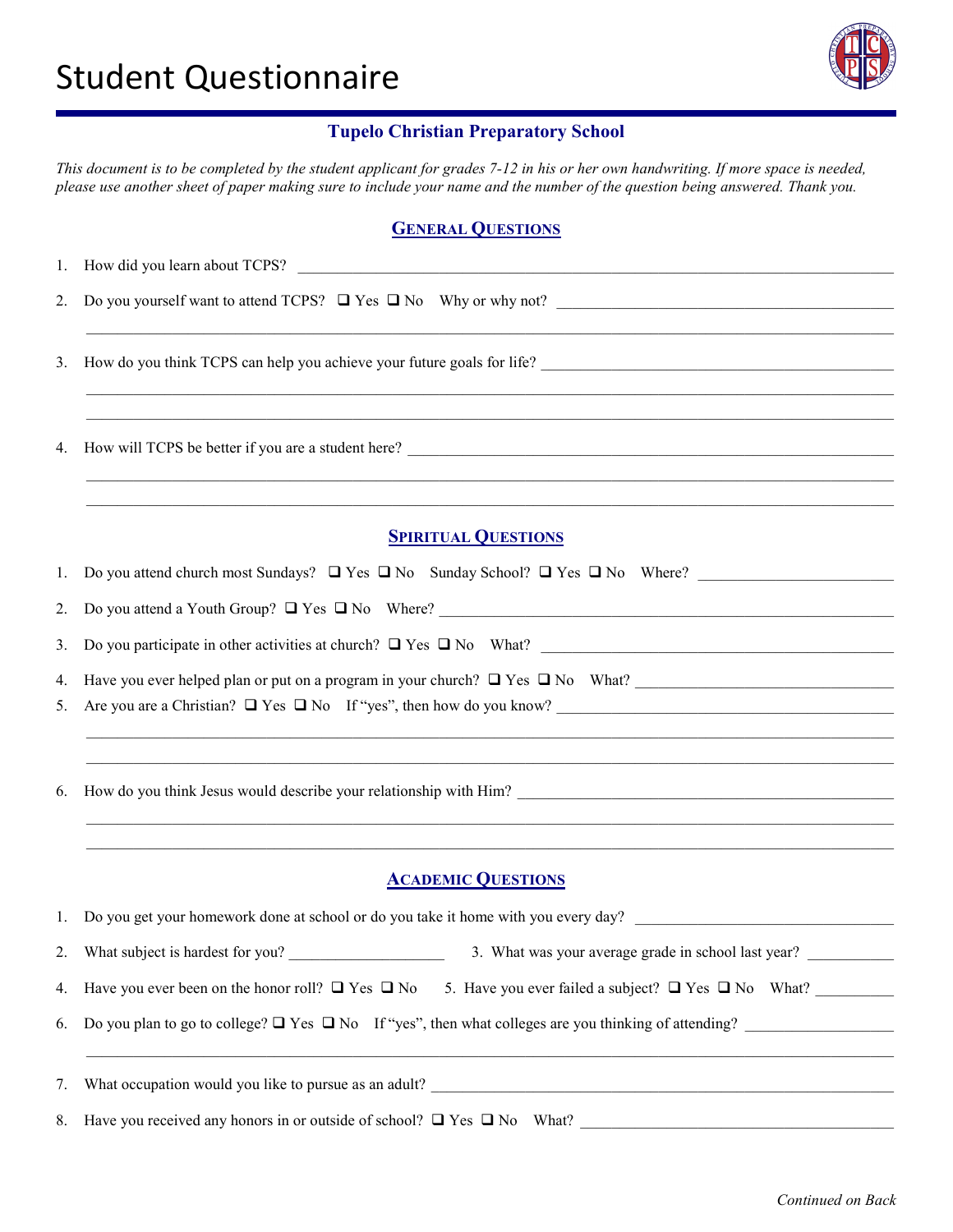## **PERSONAL QUESTIONS**

| 1. |                                                                                                                                                                                                                                                                                                                                                             |
|----|-------------------------------------------------------------------------------------------------------------------------------------------------------------------------------------------------------------------------------------------------------------------------------------------------------------------------------------------------------------|
| 2. |                                                                                                                                                                                                                                                                                                                                                             |
| 3. | Please indicate all athletic activities in which you may wish to participate. All MHSAA rules of eligibility apply.<br>$\Box$ Archery $\Box$ Baseball $\Box$ Basketball $\Box$ Bowling $\Box$ Cheerleading $\Box$ Cross Country<br>$\Box$ Football $\Box$ Golf $\Box$ Powerlifting $\Box$ Soccer $\Box$ Softball $\Box$ Swimming $\Box$ Tennis $\Box$ Track |
| 4. | Do you participate in sports? $\Box$ Yes $\Box$ No Which sports do you enjoy most?                                                                                                                                                                                                                                                                          |
| 5. |                                                                                                                                                                                                                                                                                                                                                             |
| 6. |                                                                                                                                                                                                                                                                                                                                                             |
| 7. | During the school year, how many hours per week do you spend watching TV?                                                                                                                                                                                                                                                                                   |
| 8. | During the school year, how many hours per week do you spend on the computer/Internet (not including research)?                                                                                                                                                                                                                                             |
| 9. | Do you have a part-time job after school or on the weekends? $\Box$ Yes $\Box$ No What is it?                                                                                                                                                                                                                                                               |
|    | 10. During the school year, how often do you go to the movies?<br><u>Letting</u> the school year, how often do you go to the movies?<br><u>Letting the school year</u> , how often do you go to the movies?                                                                                                                                                 |
|    | Name the last three movies you saw:<br><u> and</u> the last three movies you saw:                                                                                                                                                                                                                                                                           |
|    | 11. Are most of your friends Christians? $\Box$ Yes $\Box$ No<br>Are most of your friends your age? $\Box$ Yes $\Box$ No                                                                                                                                                                                                                                    |
|    | Do you know any current students here at TCPS? $\Box$ Yes $\Box$ No                                                                                                                                                                                                                                                                                         |
|    | Who are these students?                                                                                                                                                                                                                                                                                                                                     |
|    | 12. Select three adjectives that friends might use to describe you.                                                                                                                                                                                                                                                                                         |
|    | 13. Have you ever used to bacco or vaped? $\Box$ Yes $\Box$ No<br>Drugs? $\Box$ Yes $\Box$ No<br>Alcoholic Beverages? $\Box$ Yes $\Box$ No<br>If there is a "Yes" answer, please explain:                                                                                                                                                                   |
|    |                                                                                                                                                                                                                                                                                                                                                             |

With my signature below, I certify that I have answered the above questions honestly and completely and have not held back information the Admissions Committee should know about me when considering me for admission to TCPS.

Student Signature Date

 $\_$  . The contribution of the contribution of  $\mathcal{L}_1$  ,  $\mathcal{L}_2$  ,  $\mathcal{L}_3$  ,  $\mathcal{L}_4$  ,  $\mathcal{L}_5$  ,  $\mathcal{L}_6$  ,  $\mathcal{L}_7$  ,  $\mathcal{L}_8$  ,  $\mathcal{L}_9$  ,  $\mathcal{L}_8$  ,  $\mathcal{L}_9$  ,  $\mathcal{L}_9$  ,  $\mathcal{L}_8$  ,  $\mathcal{L}_9$  ,  $\mathcal{L}_$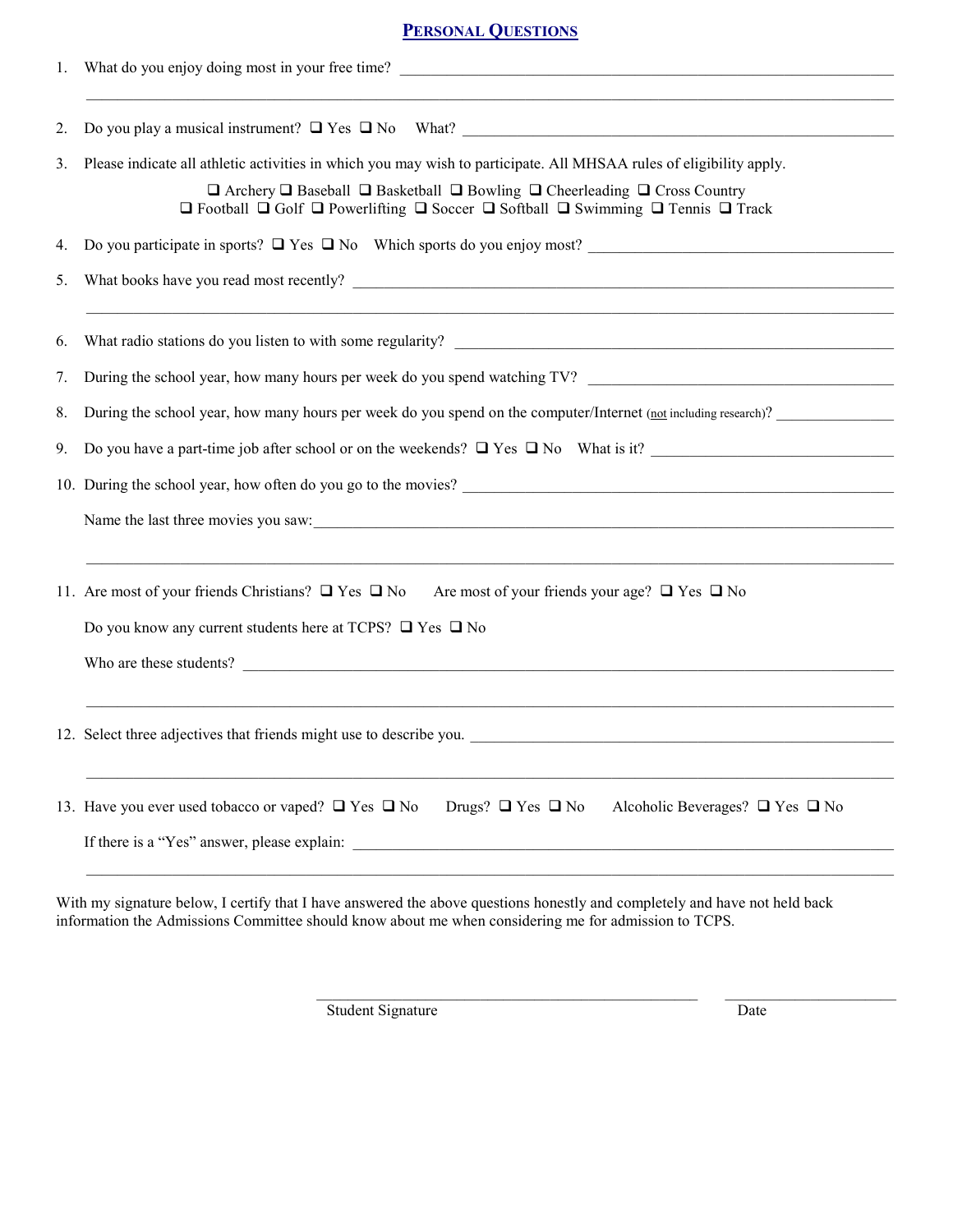

#### **PAYMENT OPTIONS:**

- **1.** TCPS families have three payment options: **(1) Annual Payment** The entire tuition and building fee amount is billed on June 1, preceding the school year, and is due on June 10th. There will be no charging privileges unless there is a current bank draft on file. If there is not a signed bank draft on file, any miscellaneous expenses must be paid in advance when incurred. **(2) Semester Payment –** The tuition and building fee is billed in two payments on June 1 and December 1, preceding each semester, and are due June 10th and December 10th respectively. Charging privileges are the same as the Annual Payment Plan. **(3) Monthly Bank Draft –** A bank draft must be set up to cover tuition, building fees and other charged miscellaneous expenses. All fees and expenses will be billed on the first of each month, commencing on June 1, of the preceding school year and ending May 1. The account will be drafted on the 10<sup>th</sup> of each month. If a student registers *after* June 10th, the missed payments may be paid in full at registration or spread over the remaining months.
- 2. Any other payment option not mentioned above will have to go before the School Board for approval and will be examined on a case by case basis on its merits alone. Those families desiring another payment option need to meet with the Business Office to complete a written request, which will be submitted to the Board for approval.

#### **ENROLLMENT PROCESS:**

3. Before a new student is officially enrolled, the application process must be completed which includes payment of the registration fee. Also, the student must be current on the previous year's tuition before they are officially enrolled. If past due, the re-enrollment paperwork may be submitted, however the student will be placed on a waiting list until the account is current. A student will not be allowed to attend class for the new year if their account is past due for the previous year's tuition, building fees, etc. The registration fee is non-refundable.

#### **PAST DUE AMOUNTS**:

- 4. Payment is expected within 10 days of billing. When a payment is 7 days late (i.e. on the  $17<sup>th</sup>$ ), the Business Office will call the family and send an email reminder. When a payment is 15 days late (i.e. on the 25<sup>th</sup>), the Head of School will notify the family that the student will not be allowed to attend class nor be able to participate in any school related activity if the payment is not made by the 30<sup>th</sup> day. (For example, if tuition is billed on Sept. 1, and not paid by Sept.  $30<sup>th</sup>$ , the student can't attend class nor participate in any school activities starting Oct. 1. Only after payment is received in full may the student return to class or participate in the related school activity.)
- 5. Tuition will continue to accrue while the student is out. Any family that falls into this past due category and chooses the annual or semester payment plan, must enter into a monthly bank draft status for all future tuition, fees and expense payments for their remaining year at TCPS.
- 6. There is a \$35 charge for any EFT or check returned due to insufficient funds (NSF). If returned a second time, the payment must be made in cash, by certified check or money order. If three NSF notices are received within a school year, then all subsequent payments must be in cash, by certified check or money order.
- 7. Failure of the financially responsible individual to pay tuition, building fees, miscellaneous charges and NSF fees will result in the withholding of report cards, records and transcripts as well as blocked access to RenWeb, unless prior arrangements have been approved by the School Board through the Head of School.
- 8. Any past due account that has not made a written financial payment arrangement with the school within 90 days will be sent to collections.

#### **DEDUCTIONS / WITHDRAWALS:**

- 9. No deductions will be allowed for absences from school.
- 10. If a student withdraws *prior* to August 1, then a full refund of the tuition and building fee is allowed. Otherwise, refunds for tuition and building fees are generally not allowed. However, the family may request a refund in writing to the Business Office who will then submit the request to the School Board for consideration. If a student withdraws *after* August 1<sup>st</sup> and they are on a monthly or semester payment plan, their account will be drafted or billed as usual unless the family wishes to pay in full at the time of withdrawal. Upon withdrawal you will owe for the current month plus 2 additional months.

#### **TUITION ASSISTANCE:**

11. TCPS uses a confidential third party organization, Financial Aid for School Tuition (FAST) for this process. Families submit an online application and tax returns to FAST, who in turn reports the results to TCPS. Due to the length of this process, families must have their online application submitted to FAST no later than March 31<sup>st</sup>. Consult the TCPS Business Office for more details.

 $\_$  , and the set of the set of the set of the set of the set of the set of the set of the set of the set of the set of the set of the set of the set of the set of the set of the set of the set of the set of the set of th